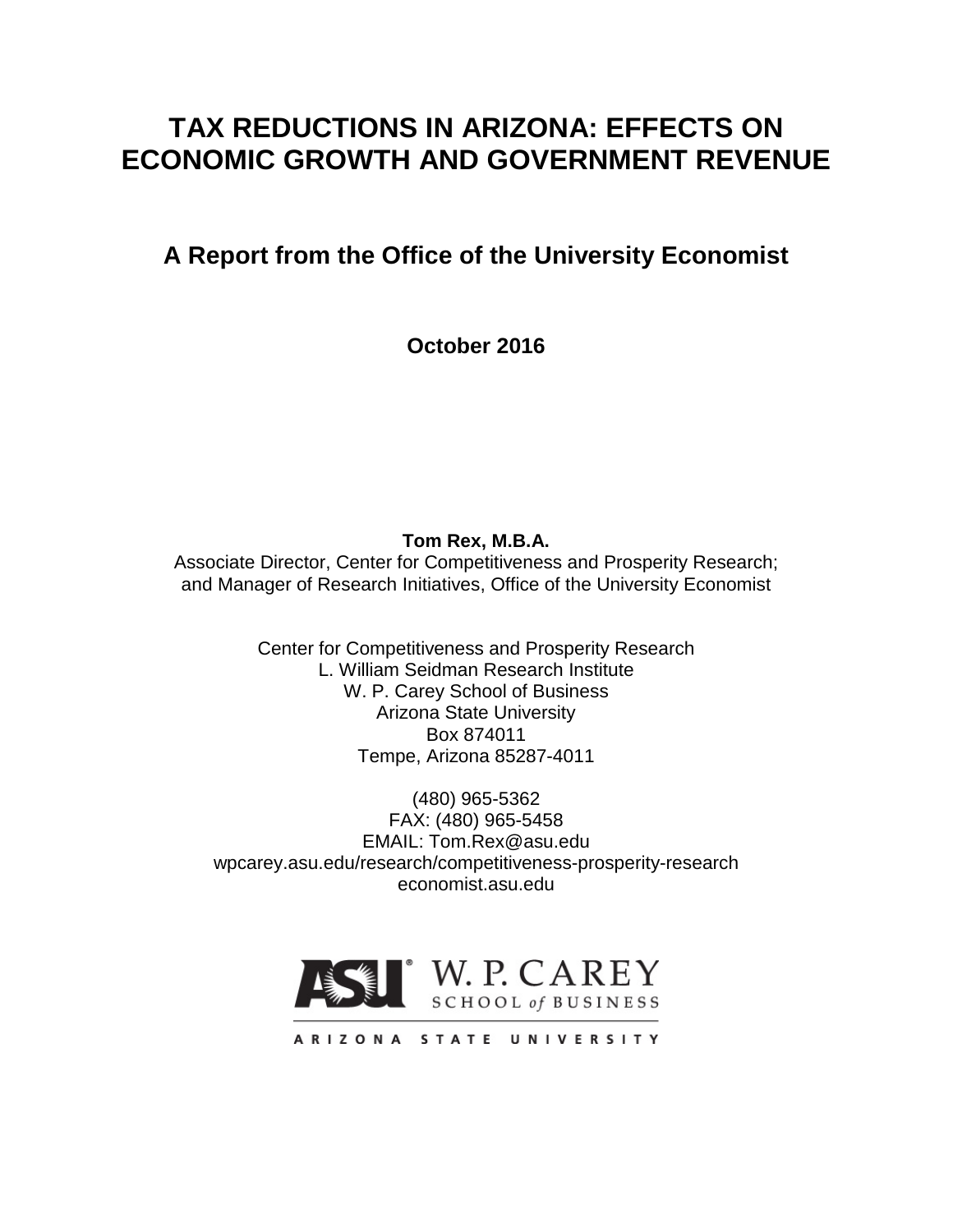# **TABLE OF CONTENTS**

| Summary                                                                     |     |
|-----------------------------------------------------------------------------|-----|
| Conceptual Background                                                       |     |
| Tax Burden and Tax Changes in Arizona                                       |     |
| The Effects of Tax Changes on Economic Growth and Public Revenue in Arizona | -21 |

# **LIST OF TABLES**

| 1. Taxes Paid by Households in Phoenix in 2014                                                  | 12 |
|-------------------------------------------------------------------------------------------------|----|
| 2. Individual Income Taxes Payable in Arizona in 2013, Married Couple Filing Jointly            | 12 |
| 3. Taxes Paid by Businesses in Arizona in Fiscal Year 2014                                      | 14 |
| 4. Property Taxes Payable in Phoenix In 2014                                                    | 14 |
| 5. Tax Changes Implemented Since Fiscal Year 1993, Arizona State Government General<br>Fund     | 18 |
| 6. Economic Growth Rates by Economic Cycle: Inflation-Adjusted Annual Average Percent<br>Change | 27 |

# **LIST OF CHARTS**

| 1. Illustrative Laffer Curve                                                                                           | 5  |
|------------------------------------------------------------------------------------------------------------------------|----|
| 2. State and Local Government Tax Burden in Arizona as a Percentage of the National<br>Average                         | 10 |
| 3. Tax Burden as a Percentage of Income, State and Local Governments                                                   | 11 |
| 4. Measures of Tax Burden in Arizona Since Fiscal Year 1970                                                            | 16 |
| 5. Estimate of Annual Change in Ongoing Tax Revenue Due to Statutory Changes, Arizona<br>State Government General Fund | 19 |
| 6. Comparison Between Tax Changes and Economic Growth in Arizona                                                       | 22 |
| 7. Per Capita and Per Employee Gross Domestic Product in Arizona as a Percentage of the<br>National Average            | 24 |
| 8. Ongoing Tax Revenue Per \$1,000 of Personal Income, Arizona State Government General<br>Fund                        | 30 |

## **ACKNOWLEDGMENT**

An earlier version of this report was prepared for the Grand Canyon Institute in February 2013: "The Effects of Tax Reductions in Arizona: Significantly Reduced Government Revenue and No Apparent Impact on Economic Growth,"

[http://grandcanyoninstitute.org/sites/grandcanyoninstitute.org/files/GCI\\_Policy\\_Tax\\_Reductions\\_Feb\\_201](http://grandcanyoninstitute.org/sites/grandcanyoninstitute.org/files/GCI_Policy_Tax_Reductions_Feb_2013.pdf) [3.pdf.](http://grandcanyoninstitute.org/sites/grandcanyoninstitute.org/files/GCI_Policy_Tax_Reductions_Feb_2013.pdf)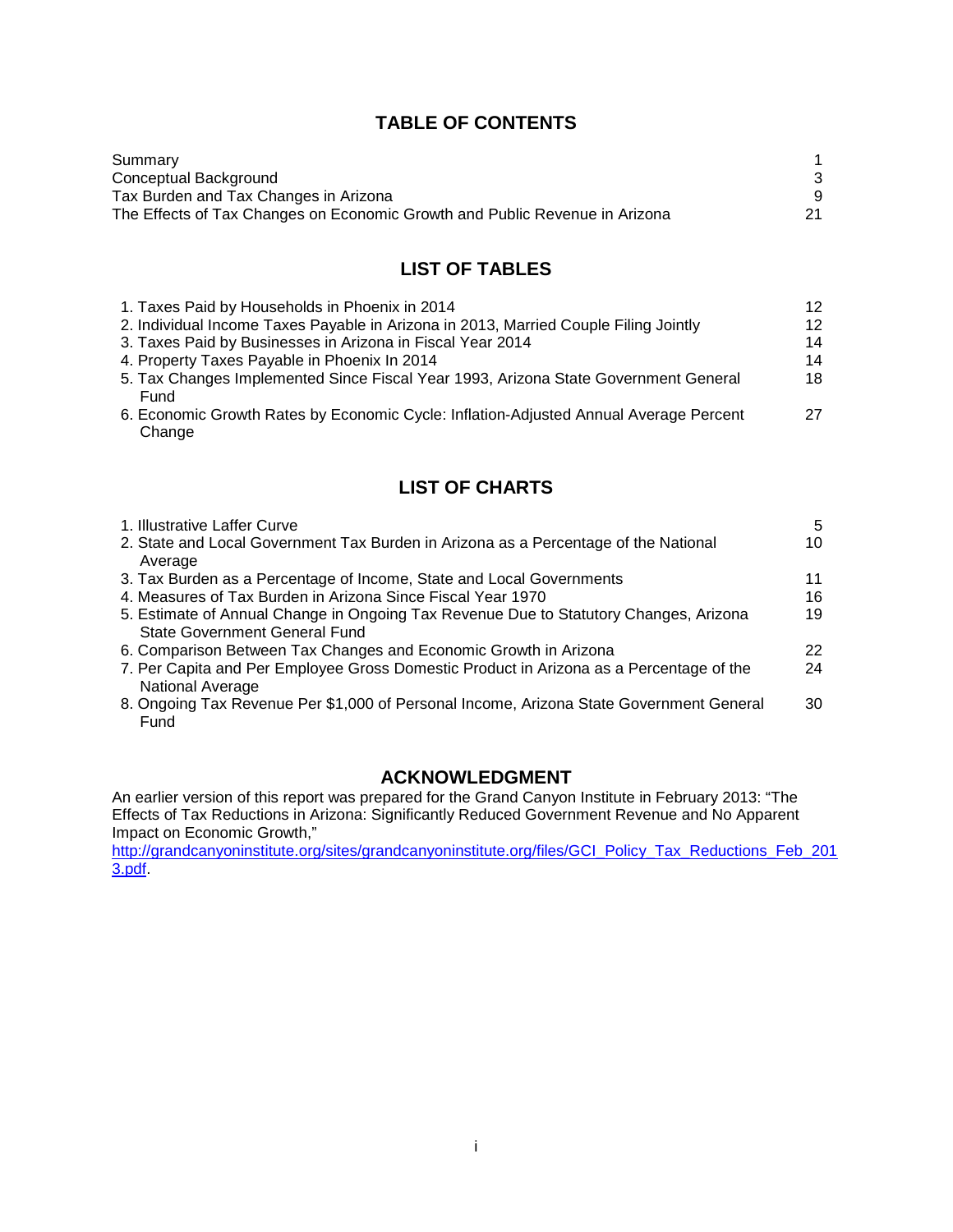#### **SUMMARY**

Since the early 1990s, the Arizona Legislature has repeatedly reduced tax rates and narrowed tax bases of revenue sources used by state government — particularly of those sources providing revenue to the general fund. Even with voter-approved increases in the sales and tobacco taxes that do not benefit the general fund, the overall state and local government tax burden in Arizona relative to the national average — not just the tax burden associated with the state general fund — has dropped significantly since the early 1990s.

The tax reductions usually were passed with the justification that the cuts would be good for the economy. However, empirical evidence indicates that economic performance in Arizona has not been stronger since the tax cuts went into effect.

Average annual growth rates in Arizona relative to the national average were calculated by economic cycle for three categories of economic performance: aggregate growth (such as employment), prosperity (such as per capita personal income), and productivity (such as per employee earnings). Average annual aggregate growth in Arizona versus the U.S. average in the 2001-to-2007 cycle was within the range of the four prior cycles dating back to 1969. The average relative increase in aggregate measures in the current cycle is the lowest of the six economic cycles by a wide margin.

Prosperity and productivity gains relative to the U.S. average during the 2001-to-2007 cycle also were within the range of the four prior cycles. During the current cycle, the average relative increase in the prosperity measures is at the lower end of the historical range and productivity gains are within the historical range.

A correlation analysis indicates that the tax reductions implemented during the 1990s and 2000s followed cyclical upswings in the economy that created temporary revenue surpluses that allowed the tax reductions to be made while initially balancing the budget. Thus, the tax reductions were in response to the economic booms of the 1990s and 2000s, rather than being responsible for them.

When some of the tax cuts were passed, a contention — based on supply-side economic theory — was made that the initial loss of government revenue from the tax reduction would quickly be made up by new revenue brought in by an increase in economic activity. However, the empirical evidence indicates that general fund revenue relative to the size of the economy has been significantly lower since the tax reductions were implemented.

Without considering any dynamic — supply-side — effects to revenue, the Arizona Joint Legislative Budget Committee (JLBC) has estimated the effect on general fund revenue of every tax law change made since 1989. Adjusting those estimates for the growth of the state since each of the tax law changes was made, the tax reductions implemented since the early 1990s lowered revenue to the state government general fund by about \$4 billion in fiscal year 2016, a reduction of approximately 30 percent. The actual loss of revenue is in line with the estimates made by the JLBC.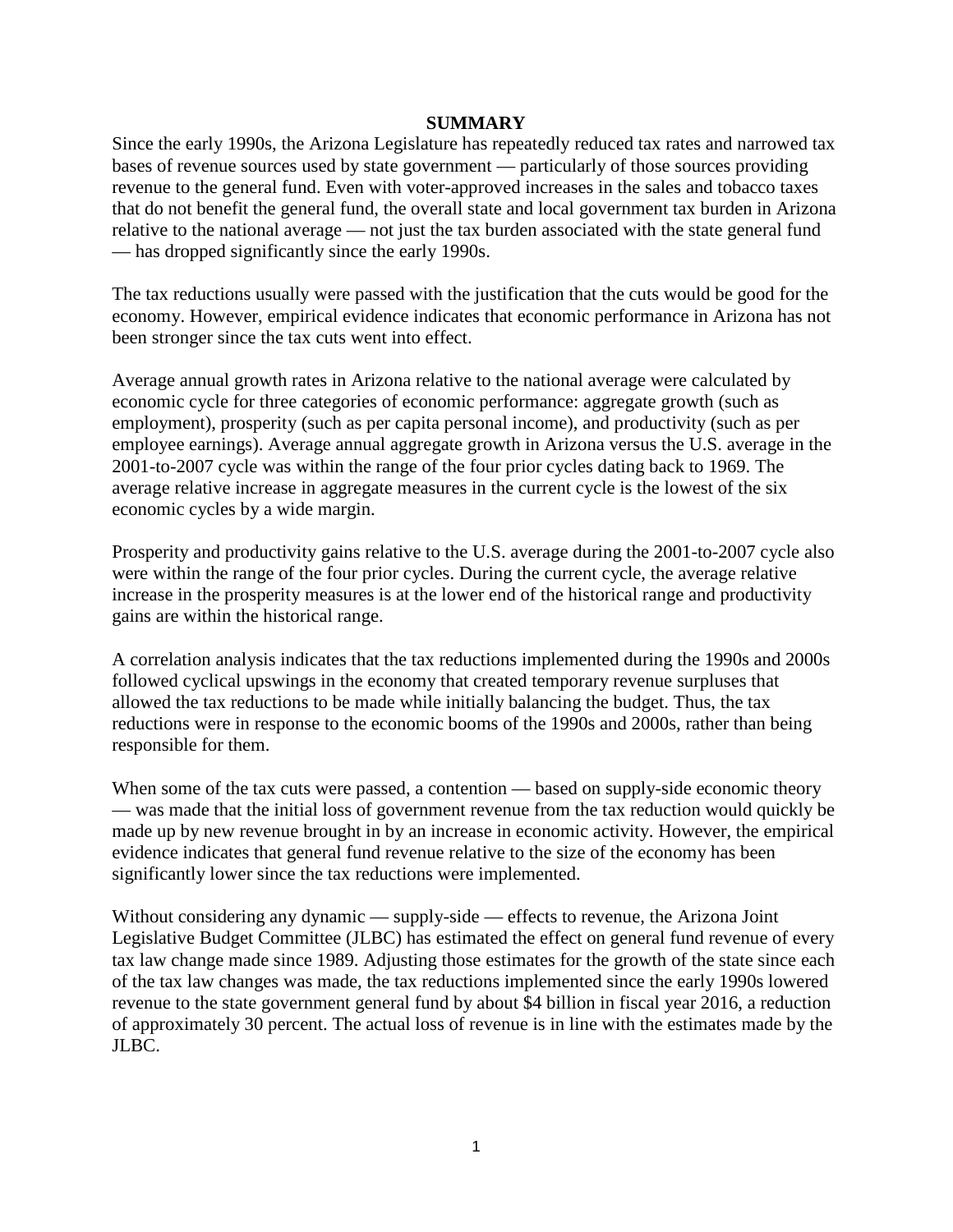The lack of supply-side effects from the tax reductions implemented during the 1990s and 2000s in Arizona does not invalidate supply-side theory or the "Laffer Curve." Instead, the conditions that must be present for reductions in taxes to result in gains in economic activity and increased government revenue were not in place.

Several limitations apply to supply-side economics, especially at a subnational level:

- Most prominently, the "Laffer Curve" indicates that the benefits will occur only if the tax reduction is made to a tax rate that is higher than the revenue-maximizing rate. Reductions to lower tax rates will reduce government revenue.
- The relationship between taxes and economic growth and government revenue is much stronger for business taxes than for individual taxes.
- The reduction in one tax may not have much effect if the overall tax burden remains higher than optimal.
- State and local government taxes are a relatively small expense to businesses, and only the minority of businesses engaged in traded-sector activities can boost a region's economic growth. Thus, only a small supply-side effect should be expected even if relatively high state and local government taxes are reduced to the revenue-maximizing rate.
- Even if all of the other conditions are met, if a state is already at full employment and has low commercial real estate vacancy rates when the tax reduction goes into effect, a *net* benefit to government finance will not be realized. If the economy is already operating at capacity, workers will need to be imported from outside the state to accommodate the increase in economic activity, meaning that government expenditures must rise to serve the new residents.

Supply-side benefits have not been realized in Arizona for several reasons:

- Even in the early 1990s when the tax reductions began, the overall state and local government tax burden in Arizona was not higher than average.
- Individual taxes have been disproportionately reduced. Even today, the business tax burden in Arizona is average compared to the national norm while the individual tax burden is very low, relative both to other states and to Arizona's historical norm.
- The tax cuts have been accompanied by spending reductions for public programs valued by businesses, such as education and transportation. The state's business climate has suffered due to these expenditure cuts.

Moreover, Arizona did not have an ongoing issue with underutilized resources (labor and physical space) from the early 1990s through the mid-2000s. During this period, most of the tax reductions were implemented in the midst of an economic expansion. Therefore, had any increase in economic activity resulted from the tax cuts, an increase in government expenditures would have been necessary to serve the additional labor force migrants to the state.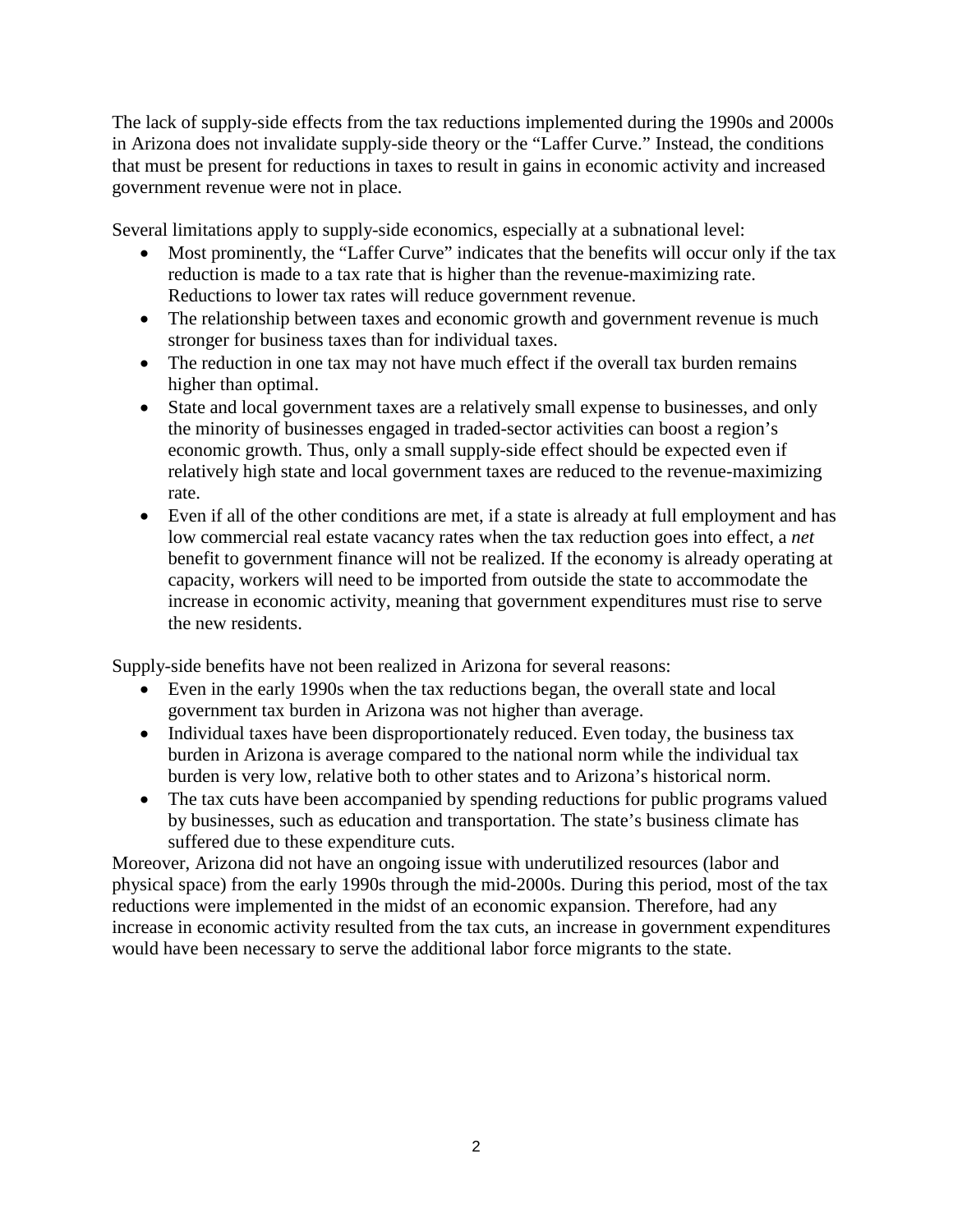#### **CONCEPTUAL BACKGROUND**

Nearly any position on the relationship between state and local government taxes and economic performance is supported in the published literature. However, the bulk of the modern literature indicates that state and local government taxes have only a small effect on economic growth.

The impact is small because state and local government taxes are not that significant an expense to either households or businesses — in contrast to federal government taxes. For example, the National Bureau of Economic Research (NBER) estimates that the average marginal state individual income tax rate on wages was 3.31 percent in 2014 in Arizona, while the federal rate was 6.5 times higher at 2[1](#page-4-0).61 percent.<sup>1</sup>

Further, taxes merely represent the price paid for government services consumed, with many state and local government services — such as education, building and maintaining roads, and public safety — of high value to individuals and businesses alike.

State and local government tax burdens must be far out of line with competitor regions before much of an effect on the economy can be measured. For a state, a tax cut will have little effect on the economy unless the tax burden is comparatively quite high (especially versus competing states) and the tax reduction is very large. In general, tax policy is an inefficient way to stimulate the economy. Investments in infrastructure and education have been shown to have greater effects on economic growth.

#### **Taxes as an Expense**

Despite the attention given to taxes, state and local government tax payments are a small expense for most businesses. The *Almanac of Business and Industrial Financial Ratios* (updated annually, published by CCH Inc.) is based on information that is released by the Internal Revenue Service and derived from federal tax returns filed by businesses. It indicates that federal, state and local taxes combined — except for the federal income tax — account for only a little more than 2 percent of the operating income of the average business. Since this average includes some federal taxes, state and local government taxes are less than 2 percent of business operating income for the average business.

For perspective, the compensation of company officers is a larger expense than state and local government taxes for the average company. Therefore, the difference in effective state and local government tax rates between states would have to be very large to have a noticeable effect on a company's balance sheet.

The importance of state and local government taxes to a business depends on the nature of the business. The market area of most businesses, such as retailers and barber shops, is local, ranging from a neighborhood up to a metropolitan area. Proximity to their customers is important to such businesses. State government taxes do not have a competitive effect on these companies since their competitors are subject to the same taxes. As with other business costs, the taxes paid by

l

<span id="page-4-0"></span><sup>1</sup> The NBER uses microdata from the Internal Revenue Service to calculate the sum of the income tax liabilities owed by all taxpayers in a state in a year. They then increase income by 1 percent for each taxpayer and recalculate the tax — the 3.31 percent for the state individual income tax in Arizona in 2014 is the ratio of the additional tax to the additional income; see [http://users.nber.org/~taxsim/state-marginal/.](http://users.nber.org/%7Etaxsim/state-marginal/)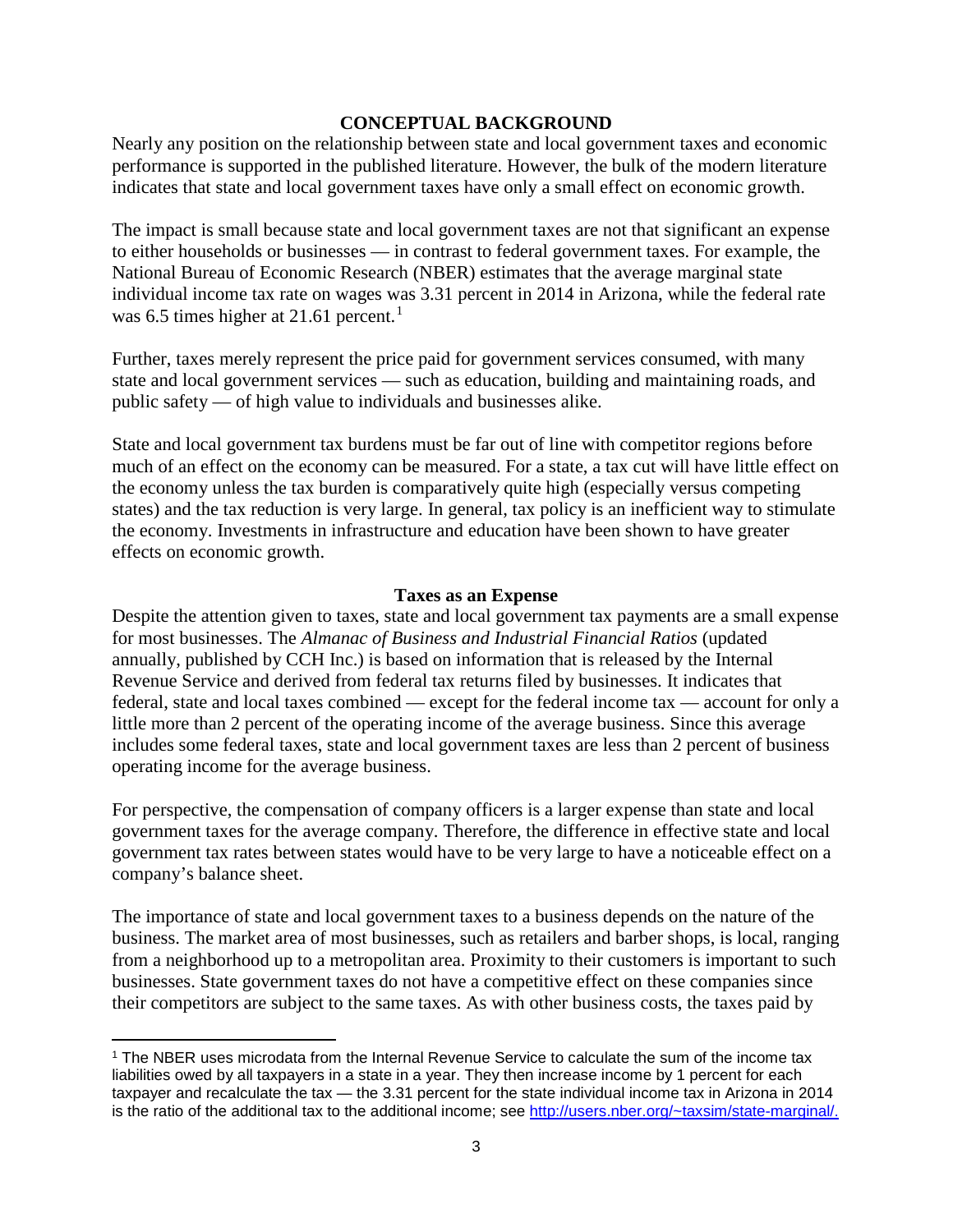these population-serving businesses are passed on to consumers in the price of the company's goods and services.

In contrast, about one-third of the economy is classified as being in the "traded sector." Tradedsector companies sell their products to customers over a large geographic area, typically operating in a national or international market. With the exception of traded-sector companies tied to a specific physical location, such as a mine, traded-sector companies are mobile. They have considerable freedom in choosing the location for their facilities. Thus, the state and local government tax burden is a location factor for most traded-sector companies, but ranks well down the list of site location factors. The most important of the factors that determine the location of a traded-sector operation are labor force issues — including cost, quality, and availability — and the availability and quality of the physical infrastructure.

To entice a company to locate in their community, many state and local governments grant tax incentives, tax credits, and tax exemptions to businesses. A rational profit-seeking business will avail itself of such opportunities, even if the magnitude of the cost savings is small. However, in site location decisions, such tax breaks can be a deciding factor only if two or more locations are viewed essentially equally on all other factors.

## **The Laffer Curve and Supply-Side Economics**

Supply-side economics is based on the concept that tax reductions stimulate economic growth, with the stimulus so great that government revenue rises despite the lower tax rates. The economist Arthur Laffer brought this relationship into the popular literature in the 1970s. Initially, his focus was national, particularly the federal income tax, which had very high tax rates in the 1970s. However, the "Laffer Curve" conceptually applies to state and local government tax rates as well. In reality, the Laffer Curve is a mathematical relationship (Rolle's Theorem), the analytical foundations of which were established centuries ago.

The concept is simple. A single tax rate produces the greatest government revenue. Setting rates below this revenue-maximizing point leaves governments with less revenue but setting rates higher than the revenue-maximizing point has a negative impact on economic activity, which results in lower tax collections despite the higher tax rate. The relationship between tax rates and revenue collected follows a curve. The exact shape of the curve is unknown and may vary over time and by place. However, the end points always are the same. A tax rate of zero results in no public revenue while a 100 percent tax rate would cause all legal economic activity to cease and therefore result in no public revenue.

An example of a Laffer Curve is shown in Chart 1. This example is based on state government corporate income tax rates. The median rate among the states is 6.5 percent; this was assumed to be the revenue-maximizing rate. The tax revenues to the left of the revenue-maximizing rate are straightforward, being directly proportional to the tax rate. The values to the right of the revenuemaximizing rate are speculative. In this example, the amount of revenue collected is assumed to decline on a steady basis as the tax rate rises from 6.5 percent to 100 percent.

While the general concept of supply-side economics and the Laffer Curve is simple and based on a mathematical relationship, it has a number of limitations: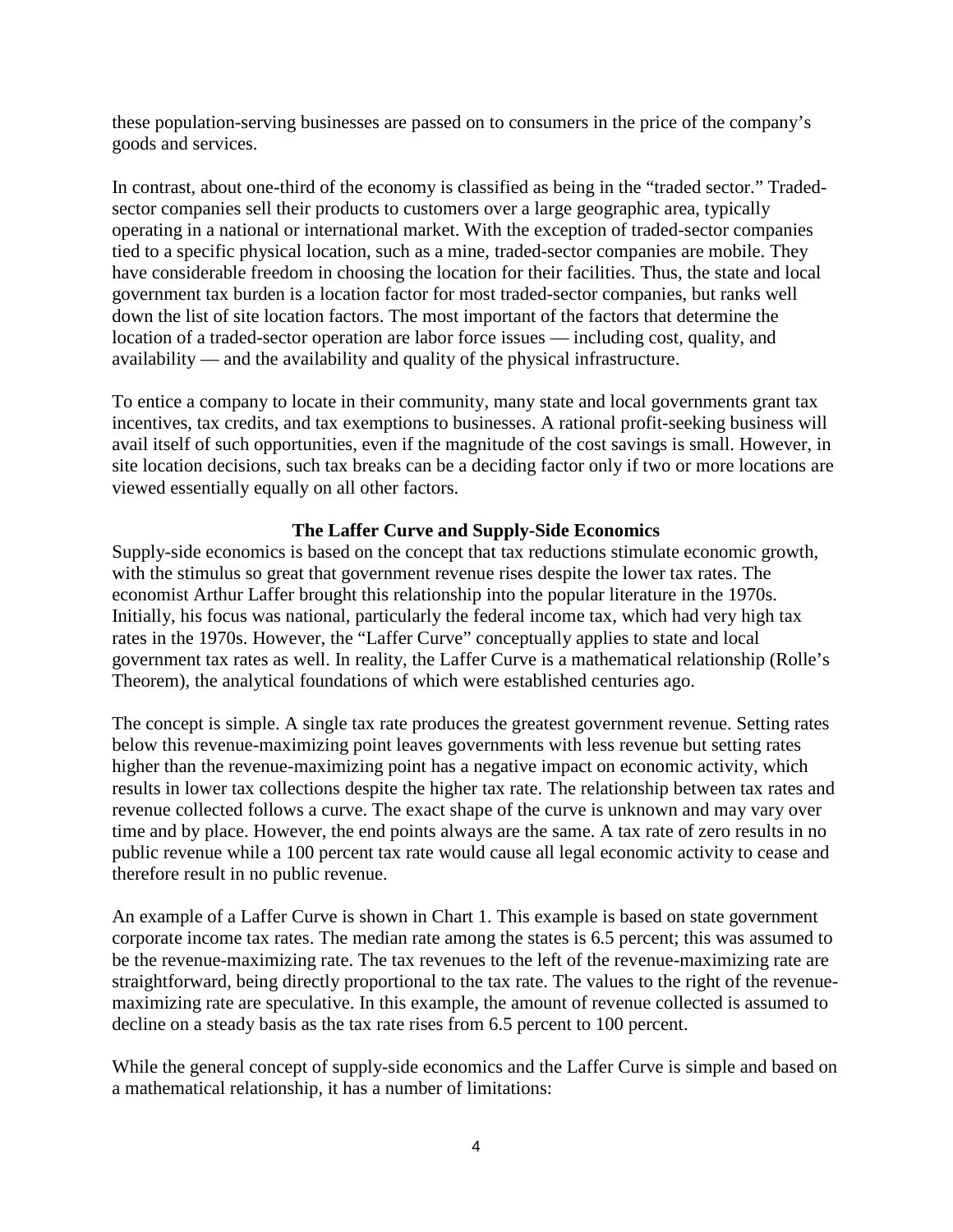

Source: Author's illustration.

- In real-world application, it is impossible to identify the tax rate that constitutes the revenue-maximizing point and to describe the exact shape of the Laffer Curve.
- The relationship may not hold when considering the effective rate of one type of tax. For example, if a region's overall tax burden is relatively high, lowering the effective tax rate on one type of tax from higher than to the revenue-maximizing rate may not generate much of an economic effect if the overall tax burden remains relatively high.
- The relationship between taxes and economic growth/government revenues is much stronger for business taxes than for individual taxes.
- Since state and local government tax payments are small relative to federal tax payments and to other expenses, a decrease in a state or local tax rate that is higher than the revenue-maximizing rate will have a relatively small supply-side effect. For example, Arizona's maximum personal income tax rate is 4.54 percent. Nationally, the top rate is 39.6 percent. The federal rate was as high as 90 percent in the 1960s.
- If a regional economy is at full capacity (low unemployment rate and low business and industrial building vacancy rates), then a boost to the economy from a reduction in taxes will not have a *net* positive effect on government finances. To accommodate the increase in economic growth, more people will have to move to the region to fill the new jobs created. Thus, while government revenues may increase, public expenditures will increase as well in order to serve the new residents and businesses.

The Laffer Curve demonstrates that when an effective tax rate is higher than the revenuemaximizing rate, a tax reduction can result in increased government revenue. If an effective tax rate is at or less than the revenue-maximizing rate, however, a tax reduction will result in a decrease in government revenue. This distinction has been lost in many discussions of taxation.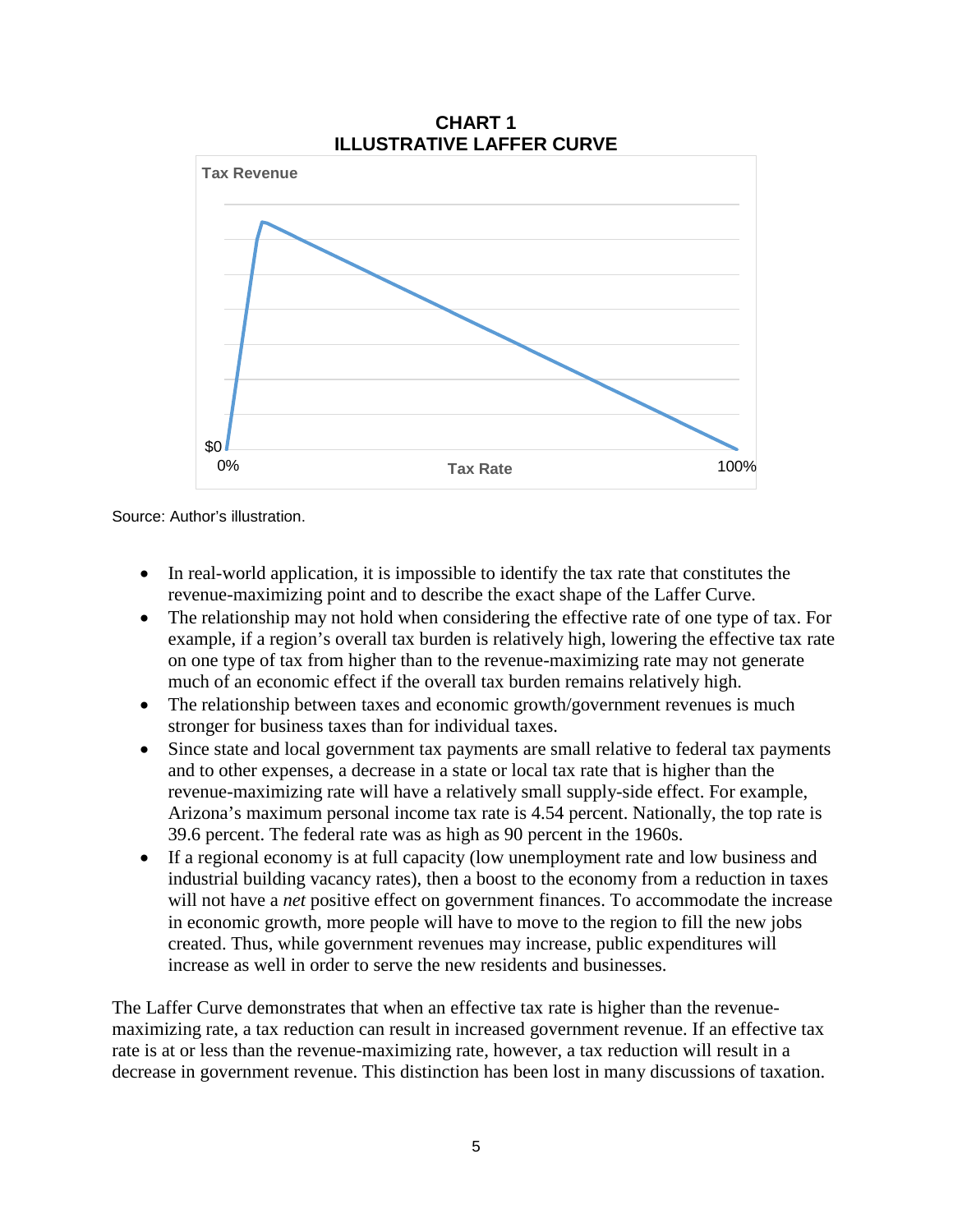Some proponents of limited government erroneously argue that tax rates are always higher than optimal and that reduced taxation always is beneficial.

Apart from the Laffer Curve, some proponents of tax cuts argue that any income tax cut will reduce the disincentive of an individual to work, thereby boosting productivity and economic growth. While this argument may be valid if the federal income tax rate is very high, it is difficult to imagine that there is a disincentive to work caused by state income tax rates that typically are substantially less than 10 percent.

## **Application to State and Local Economies**

States compete for traded-sector economic activity that is mobile. Capital and labor can move easily throughout the country. Under these conditions, the revenue-maximizing rate for state and local government taxes might be considered to be the average among the states. If the rate is higher than average, a state could lose traded-sector economic activities to other states. If the rate is lower than average, any additional economic activity gained will not offset the lower tax collections from all existing individuals and/or businesses subject to the tax.

While tax rates may influence capital and labor mobility across the states and give rise to Laffertype effects, capital and labor move for a host of reasons. The amount and quality of public infrastructure (such as airports, roads, and schools) available in a region — amenities supported by state and local government tax revenue — are among the factors strongly influencing economic growth. So, an alternative definition of the optimal tax rate in a state is the rate that allows sufficient investment in public amenities that foster economic growth without imposing tax burdens that negatively affect the economy.

For a state or local government tax reduction to result in much of a positive effect on economic growth and government revenue, the prior tax rate must have been very high and the new tax burden must be near the revenue-maximizing point. A much greater economic impact is likely from a reduction in business taxes meeting these criteria than in a reduction in personal taxes. One business decision (for example, in site selection) can affect many workers but few individuals would decide to start a traded-sector business that would employ many workers based on a reduction in individual taxes. Instead, a tax reduction to individuals primarily results in an increase in consumer spending, whose positive effect on the local economy is negated by the offsetting reduction in government expenditures.

Further, for a net positive effect to accrue to government finance from a state or local government tax cut, the state must have underutilized resources. For example, if a state with relatively high tax rates also has high unemployment and high commercial and industrial vacancy rates, then a reduction in taxes to near the revenue-maximizing point might stimulate economic growth, putting more residents to work and more highly utilizing existing facilities. Since labor to support the faster economic growth would not have to be imported to the state, population growth would not accelerate. Thus, the increase in government revenue would not be offset by the need to increase public spending to support new residents. The need for government expenditures would fall as unemployed people find jobs and stop using public welfare programs.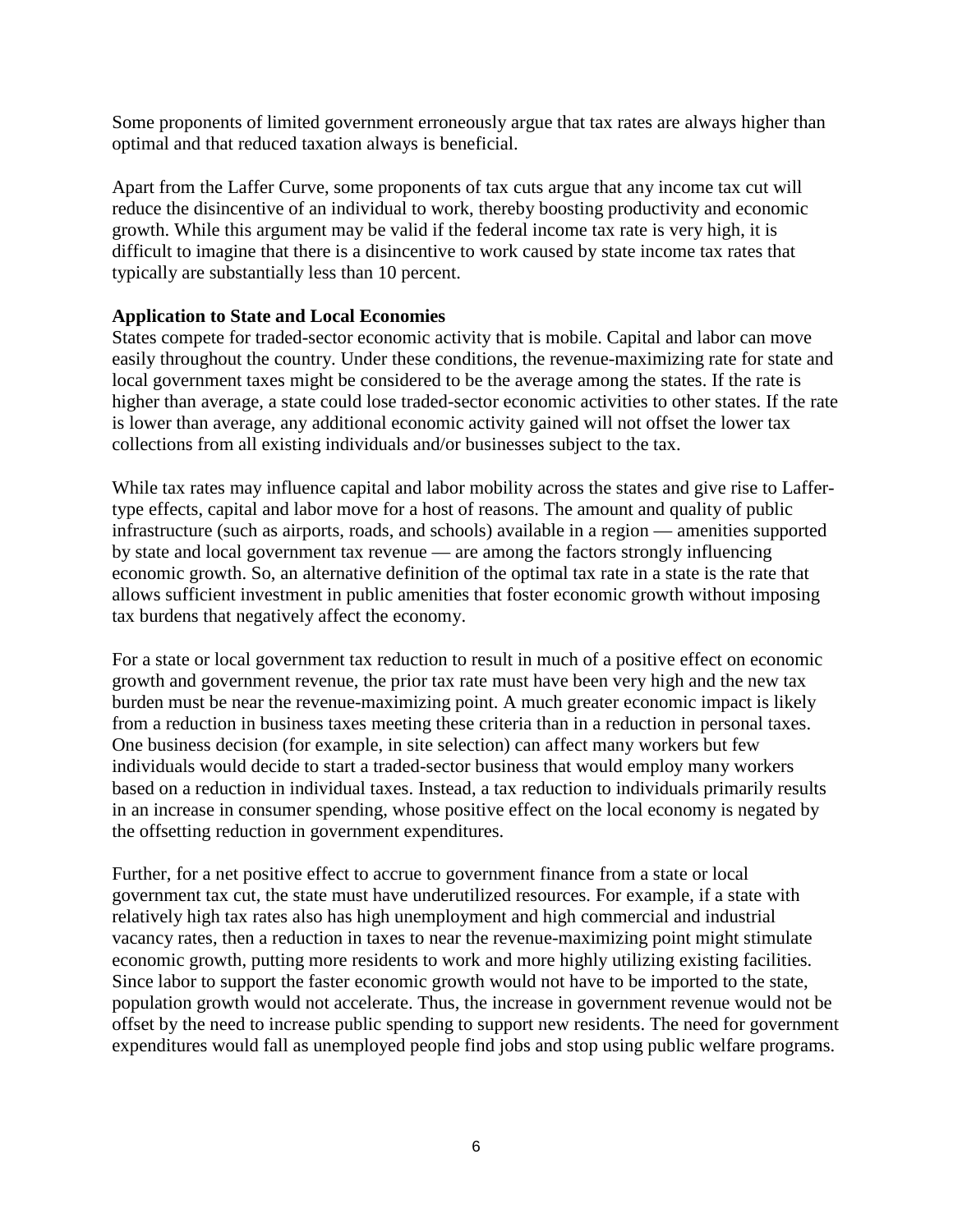The argument that reducing income taxes will boost economic growth by encouraging individuals to work more has little, if any, application in Arizona, which has a maximum personal income tax rate of 4.54 percent. With the state's already low income tax burdens and the likelihood of no workforce participation effects, further income tax cuts will invariably erode revenues. The loss of revenue will force reductions in public spending to be made. With income tax revenues largely deposited to the state general fund and with public education receiving half of the appropriations from the general fund, it would be difficult not to reduce spending on education, which has a positive effect on productivity, to balance the general fund. Thus, attempts to increase productivity through tax cuts would be counterproductive if the loss of revenue leads to reductions in the effort to develop requisite workforce skills.

#### **Value of Public Services**

Over time, some supply-side supporters have moved to a position that any tax cut is good for the economy and enhances public revenue — which violates the Laffer Curve. Moreover, the idea that lower taxes always are better ignores the purpose of taxation.

Taxes are the price paid for a service that is publicly provided. Particularly at the state and local level, many government services directly impact residents and businesses: road building and maintenance, police and fire protection, the judicial system, the correctional system, water provision and sewer services, collection of trash, the educational system, etc. Many public services — particularly education (prekindergarten through graduate school) and the physical infrastructure — are of key importance to traded-sector companies. For these types of companies, the provision of public services is more important than the level of taxes. Thus, business climate benefits from investment in various public programs.

Empirical evidence exists that public infrastructure plays a role in increasing business investment, job creation, and economic growth. Similarly, tax reductions financed by cutting education, infrastructure spending, and other services valued by businesses likely will have a negative effect on economic performance.

One argument sometimes used to justify tax reductions is that taxes remove money from the economy. In reality, tax revenue is spent in much the same way as revenue received by a company: paying employees, purchasing materials from the private sector, etc. On average, a higher portion of public-sector spending is for personnel while private-sector firms spend a higher portion of their revenue on raw materials and manufactured goods, much of which must be purchased from outside the region. Because of this, public-sector expenditures stay within the state's economy to a greater extent than private-sector expenditures. In other words, the in-state multiplier effect is higher for public-sector spending than for private-sector spending.

## **Studies of the Effects of Taxes on Economic Growth**

A recent report on income taxes from the Office of the University Economist included a section summarizing the literature on the relationship between taxes and economic growth.<sup>[2](#page-8-0)</sup> That review

<span id="page-8-0"></span> $\overline{\phantom{a}}$ <sup>2</sup> Tim Hogan, "Arizona's Income Taxes: A Comparison With Other States and a Policy Discussion of Potential Tax Reforms," July 2016, starting on page 36, [https://wpcarey.asu.edu/sites/default/files/incometax07-16.pdf.](https://wpcarey.asu.edu/sites/default/files/incometax07-16.pdf)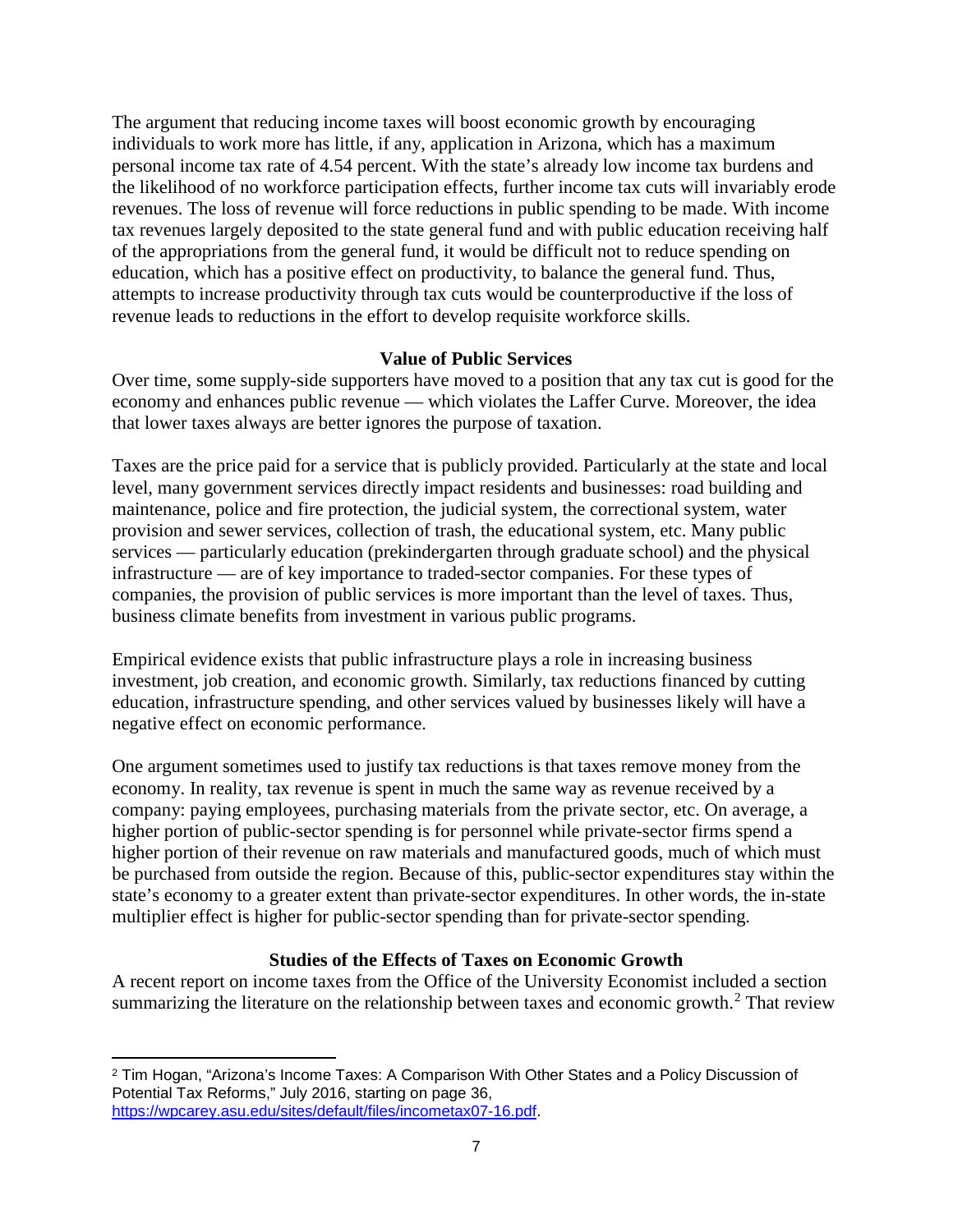noted the lack of consensus across studies and noted that some of the studies have been done by advocacy groups and think tanks that have a particular position on the issue.

The approaches and methodology used in the studies vary greatly. Those studies finding a negative effect of taxes on economic growth often did not adequately address methodological issues, and/or did not adequately consider other factors that affect economic performance, and/or did not explicitly consider the benefits that result from public spending. Even if otherwise sound, those studies finding a negative relationship between taxes and economic performance that did not consider the benefits from public services need to be interpreted not as simply "high taxes decrease economic growth" but rather as "high taxes decrease economic growth, holding public services constant." However, given the balanced-budget requirement faced by state and local governments, it is virtually impossible to lower taxes without reducing public services. Even in the situation where a relatively high tax burden is significantly lowered, the boost in revenue resulting from enhanced economic growth takes years to be fully realized.

Another limitation of the studies is that they have not adequately considered the conditions under which supply-side economics operates, such as not distinguishing between a tax reduction made in a state with a relatively low tax burden from one made in a state with a relatively high tax burden. Thus, it is no surprise that academic studies that do not differentiate between these factors have inconsistent and often inconclusive results.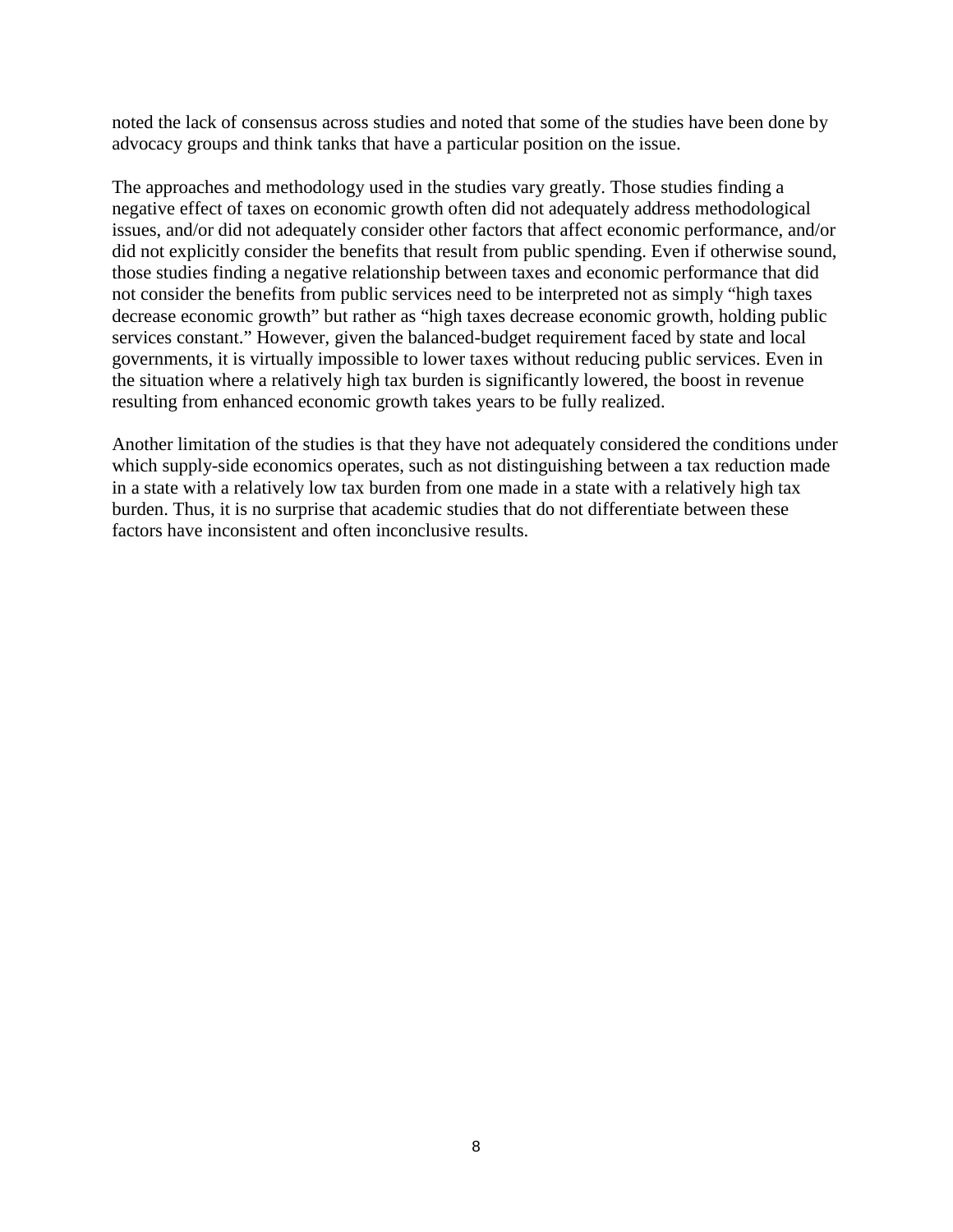#### **TAX BURDEN AND TAX CHANGES IN ARIZONA**

This section begins with a review of the tax burden in Arizona relative to the national average, currently and over time. Then, a detailed review of the state government changes in tax policy in Arizona since the 1970s is presented.

#### **Tax Burden in Arizona**

Numerous comparisons of the tax burden by state are available, but many of the studies are incomplete or otherwise unreliable. Most studies look at the total tax burden paid by individuals and businesses combined, but a few studies focus on either individual tax burdens or business tax burdens.

#### **Total Tax Burden**

 $\overline{\phantom{a}}$ 

The latest state and local government finance data from the U.S. Census Bureau are for fiscal year 2013 and include Arizona's temporary sales tax rate increase that was in effect from June 2010 through May 2013. State and local government taxes per \$1,000 of personal income were 10.1 percent less than the U.S. average in Arizona, ranking 14th lowest among the 50 states and the District of Columbia and third lowest among 10 western states.<sup>[3](#page-10-0)</sup> On a per capita basis, Arizona was eighth lowest nationally and second lowest among the 10 western states at 25.6 percent below average.[4](#page-10-1)

The historical record of the Census Bureau's state and local government tax data is shown in Chart 2, with the Arizona figures expressed as a percentage of the national average on each of two measures: per capita and per \$1,000 of personal income. Prior to 1980, Arizona's tax burden was near the national average on a per capita basis and generally above average relative to personal income. On each of these measures, Arizona's tax burden relative to the national average has declined significantly since then, with the bulk of the decline occurring after the early 1990s.

The Tax Foundation provides a comparison of total state and local government taxes by state from 1977 through 2012 using a methodology different from that of the Census Bureau.<sup>[5](#page-10-2)</sup> The tax measure and the income measure used by the Tax Foundation differ from those used by the Census Bureau. In 2012, including Arizona's temporary sales tax, the total amount of taxes collected in Arizona was 8.9 percent of per capita income, 10 percent less than the national average of 9.9 percent. Arizona's figure was 15th lowest among the 50 states. Three of the western states had a lower figure: Texas, Nevada, and New Mexico.

As seen in Chart 2, Arizona's tax burden as a percentage of the national average as measured by the Tax Foundation declines over time similarly to the Census Bureau's data relative to personal

<span id="page-10-0"></span><sup>3</sup> The 10 western states are Arizona, California, Colorado, Idaho, Nevada, New Mexico, Oregon, Texas, Utah, and Washington.

<span id="page-10-1"></span><sup>4</sup> The large difference between the per capita and per \$1,000 of personal income measures is due to the very low per capita personal income in Arizona. In 2013, per capita personal income in Arizona was 17 percent below the U.S. average, ranking 42nd nationally and seventh among 10 western states. After adjusting for the cost of living, per capita personal income in Arizona was 15 percent below the U.S. average, ranking 49th nationally and eighth among 10 western states.

<span id="page-10-2"></span><sup>5</sup> Tax Foundation, *State-Local Tax Burden Rankings*, January 2016, [http://taxfoundation.org/article/state](http://taxfoundation.org/article/state-local-tax-burden-rankings-fy-2012)[local-tax-burden-rankings-fy-2012.](http://taxfoundation.org/article/state-local-tax-burden-rankings-fy-2012)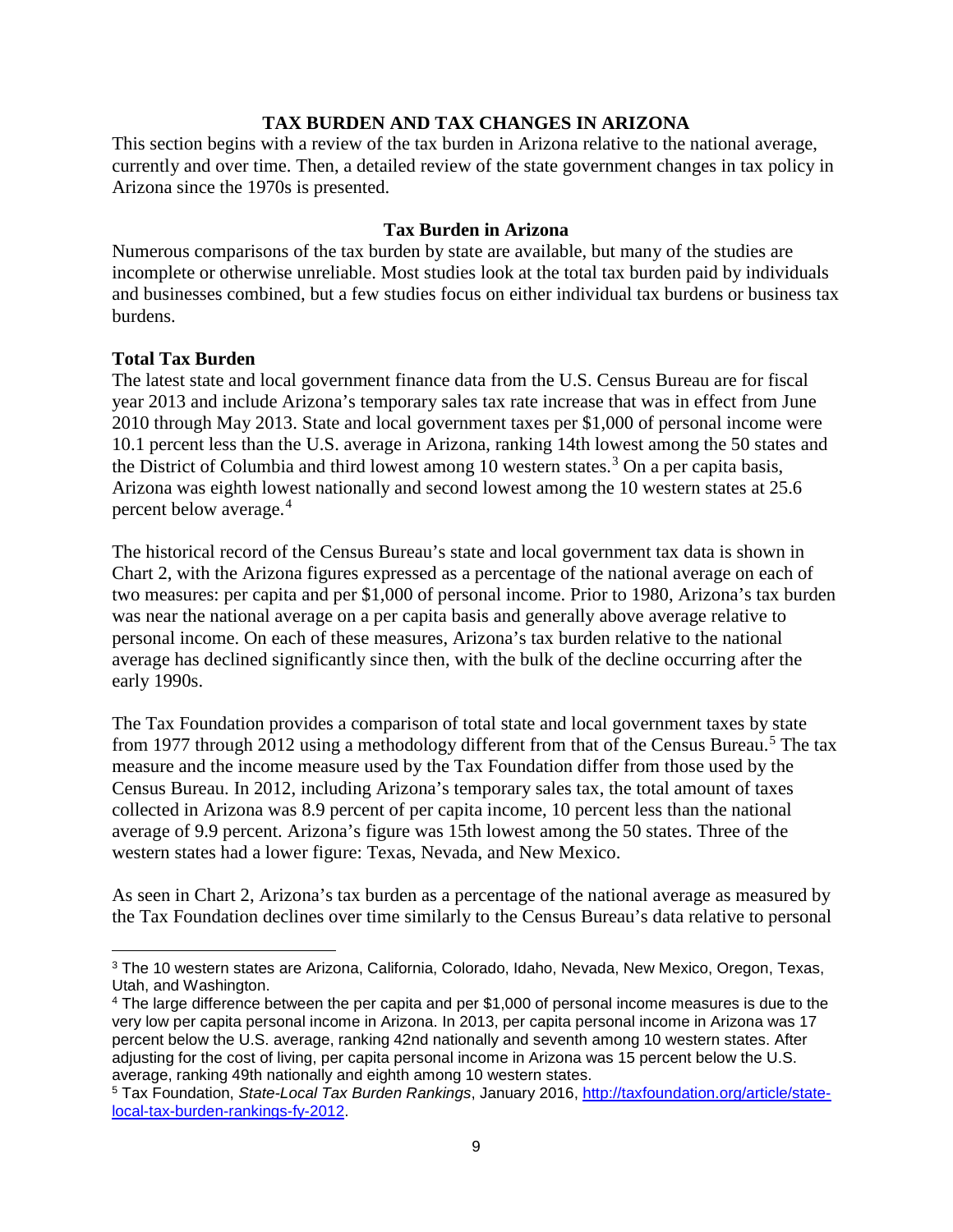

Sources: Tax Foundation, State-Local Tax Burden Rankings, [http://taxfoundation.org/article/state-local](http://taxfoundation.org/article/state-local-tax-burden-rankings-fy-2012)[tax-burden-rankings-fy-2012](http://taxfoundation.org/article/state-local-tax-burden-rankings-fy-2012) and U.S. Department of Commerce, Census Bureau. The personal income data used to adjust the Census Bureau's tax data are from the U.S. Department of Commerce, Bureau of Economic Analysis.

income. However, Arizona's tax burden relative to the national average is lower based on the Tax Foundation's data.

A closer look at the historical comparison of Arizona to the nation is shown in Chart 3 using the Tax Foundation's data. Arizona's tax burden was similar to the national average in the late 1970s and again in the late 1980s and early 1990s but otherwise has been below average. It was lowest relative to the nation in 2010 (13.5 percent below average) — before the implementation of the temporary sales tax increase.

#### **Individual Tax Burden**

l

A study of state and local government taxes paid by individuals is produced by the government of the District of Columbia.<sup>[6](#page-11-0)</sup> For a hypothetical family of three living in the largest city in each state and the District of Columbia, the amount of state and local government taxes paid are calculated based on the applicable tax laws for four types of taxes — which together account for a very high share of total tax revenue — at each of five income levels, ranging from \$25,000 to \$150,000. The latest data are for 2014.

<span id="page-11-0"></span><sup>6</sup> Government of the District of Columbia, *Tax Rates and Tax Burdens in the District of Columbia — A Nationwide Comparison*, *2014*, December 2015, [http://cfo.dc.gov/node/215912.](http://cfo.dc.gov/node/215912) While this study has been produced annually for a number of years, changes in methodology preclude viewing the results as a time series.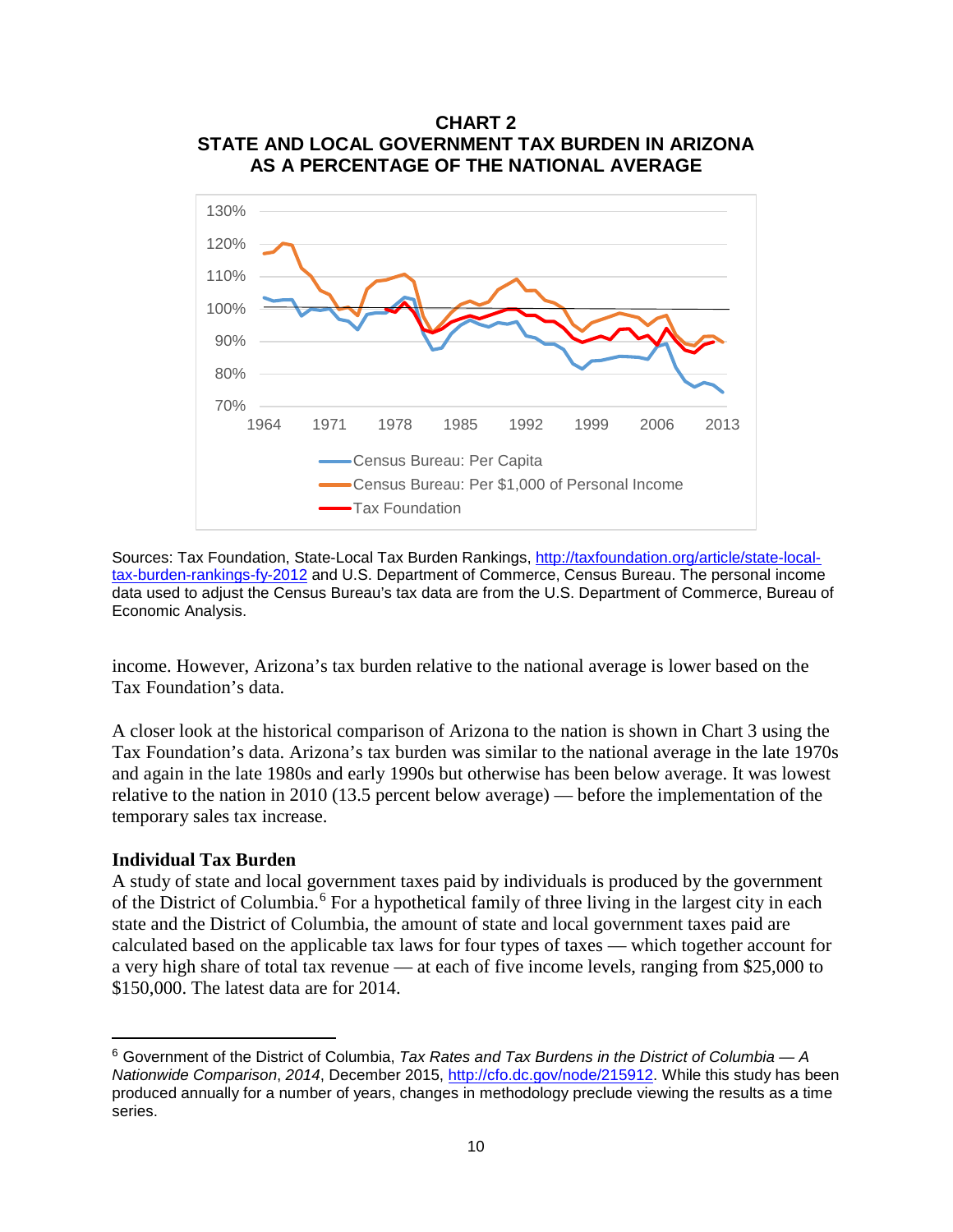

Source: Tax Foundation, State-Local Tax Burden Rankings, [http://taxfoundation.org/article/state-local-tax](http://taxfoundation.org/article/state-local-tax-burden-rankings-fy-2012)[burden-rankings-fy-2012.](http://taxfoundation.org/article/state-local-tax-burden-rankings-fy-2012)

Relative to the median of the 51 cities, total tax payments in Phoenix ranged from 13-to-15 percent lower at household income levels of at least \$100,000 to slightly higher at the lowest income level (see Table 1). The tax structure in Phoenix was more regressive than that of the median city. A study by the Institute on Taxation & Economic Policy indicates that the tax system in Arizona was the eighth-most regressive among the states.<sup>[7](#page-12-0)</sup>

Individual income tax payments in Phoenix were less than half of the median of the cities at incomes of \$50,000 or more. Property tax payments were slightly above average except at the lowest income level. The amount of sales tax paid was very high in Phoenix.

Individual income taxes are examined in more detail in a study done by the Minnesota Center for Fiscal Excellence.<sup>[8](#page-12-1)</sup> Forty-one states and the District of Columbia, including seven of 10 western states, levy an individual income tax. The Arizona figures for a married couple filing jointly are shown in Table 2; the results are similar for a senior married couple filing jointly, a head of household, a single person, and for a senior single filer. The results from this study are in line with those from the District of Columbia study, showing that individual income taxes in Arizona were very low from a national perspective at incomes of \$50,000 and more. The income tax is

 $\overline{\phantom{a}}$ 

<span id="page-12-0"></span><sup>7</sup> Institute on Taxation & Economic Policy, *Who Pays? A Distributional Analysis of the Tax Systems in All 50 States*, January 2015, [http://www.itep.org/whopays/.](http://www.itep.org/whopays/)

<span id="page-12-1"></span><sup>8</sup> Minnesota Center for Fiscal Excellence, *Comparison of Individual Income Tax Burdens by State, 2015 Edition*, October 2015, [https://www.fiscalexcellence.org/our-studies/income-tax-burden-study-](https://www.fiscalexcellence.org/our-studies/income-tax-burden-study-2015edition-final.pdf)[2015edition-final.pdf.](https://www.fiscalexcellence.org/our-studies/income-tax-burden-study-2015edition-final.pdf)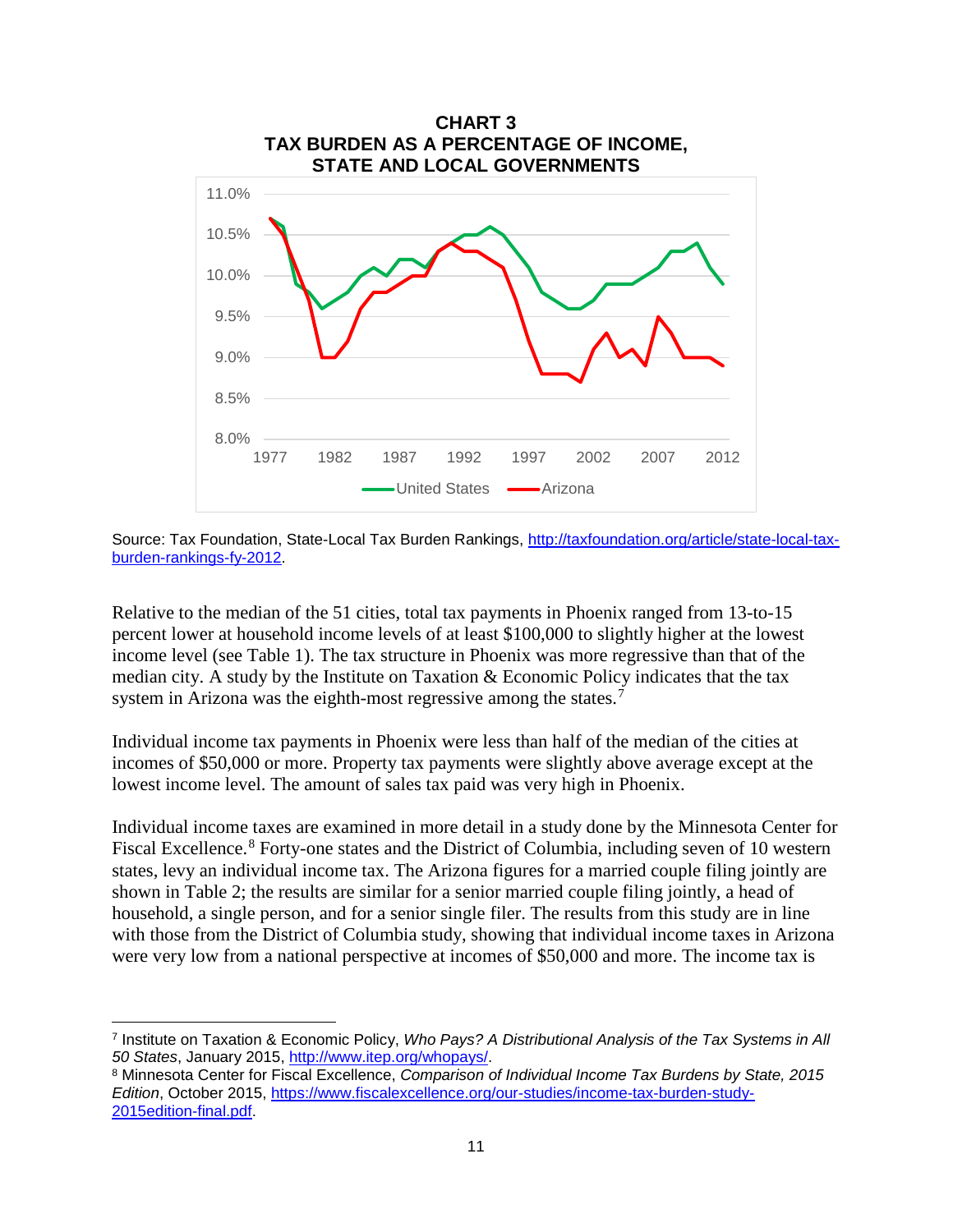## **TABLE 1 TAXES PAID BY HOUSEHOLDS IN PHOENIX IN 2014**

## **Tax Payment as a Percentage of the Median of 51 Cities and Rank Among 51 Cities Nationwide/10 Cities in Western States\***

| <b>Household</b> |      |                   |                     |      | <b>Automotive</b> |      |             |      |             |           |
|------------------|------|-------------------|---------------------|------|-------------------|------|-------------|------|-------------|-----------|
| <b>Income</b>    |      | <b>Income Tax</b> | <b>Property Tax</b> |      | <b>Sales Tax</b>  |      | Taxes       |      | Total       |           |
| \$25,000         |      | $-$ %^ 18/3       | 94.8% 31/8          |      | 131.6%            | 12/2 | 101.8% 25/5 |      | 103.0% 24/4 |           |
| \$50,000         | 45.5 | 38/6              | 111.1               | 21/4 | 132.6             | 12/2 | 105.1       | 21/4 | 94.8        | 30/4      |
| \$75,000         | 44.0 | 39/6              | 110.9               | 22/4 | 133.5             | 11/2 | 130.2       | 14/2 | 90.9        | 34/5      |
| \$100,000        | 46.1 | 39/6              | 108.6               | 22/4 | 131.8             | 12/2 | 113.7       | 16/3 |             | 85.2 37/6 |
| \$150,000        | 48.4 | 39/7              | 100.6               | 25/6 | 135.8             | 10/1 | 185.4       | 12/2 | 86.6        | 37/6      |

\* A rank of 1 indicates the highest tax payments.

^ The median is zero.

Source: Government of the District of Columbia, *Tax Rates and Tax Burdens in the District of Columbia — A Nationwide Comparison*, *2014*, December 2015, [http://cfo.dc.gov/node/215912.](http://cfo.dc.gov/node/215912)

## **TABLE 2 INDIVIDUAL INCOME TAXES PAYABLE IN ARIZONA IN 2013, MARRIED COUPLE FILING JOINTLY**

|               |         | Tax as<br><b>Percent of</b> | <b>National</b> |             | Tax as<br><b>Percent of</b> |
|---------------|---------|-----------------------------|-----------------|-------------|-----------------------------|
| <b>Income</b> | Tax Due | <b>U.S. Average</b>         | Rank*           | West Rank** | <b>Income</b>               |
| \$20,000      | $$-100$ | $***$                       | 23              | 4           | $-0.50%$                    |
| \$35,000      | 357     | 101.1%                      | 21              | 3           | 1.02                        |
| \$50,000      | 762     | 56.1                        | 36              | 5           | 1.52                        |
| \$75,000      | 1,329   | 55.0                        | 39              | 6           | 1.77                        |
| \$100,000     | 2,055   | 55.6                        | 40              | 7           | 2.06                        |
| \$150,000     | 3,400   | 54.7                        | 41              | 7           | 2.27                        |
| \$250,000     | 6,836   | 59.1                        | 41              | 7           | 2.73                        |
| \$500,000     | 17,888  | 69.6                        | 39              |             | 3.58                        |
| \$1,000,000   | 35,358  | 63.3                        | 39              |             | 3.54                        |

\* Among 42 states that levy the tax, where a rank of 1 indicates the highest tax payments.

\*\* Among seven western states that levy the tax, where a rank of 1 indicates the highest tax payments. \*\*\* The U.S. average also is negative.

Source: Minnesota Center for Fiscal Excellence, *Comparison of Individual Income Tax Burdens by State, 2015 Edition*, October 2015, [https://www.fiscalexcellence.org/our-studies/income-tax-burden-study-](https://www.fiscalexcellence.org/our-studies/income-tax-burden-study-2015edition-final.pdf)[2015edition-final.pdf.](https://www.fiscalexcellence.org/our-studies/income-tax-burden-study-2015edition-final.pdf)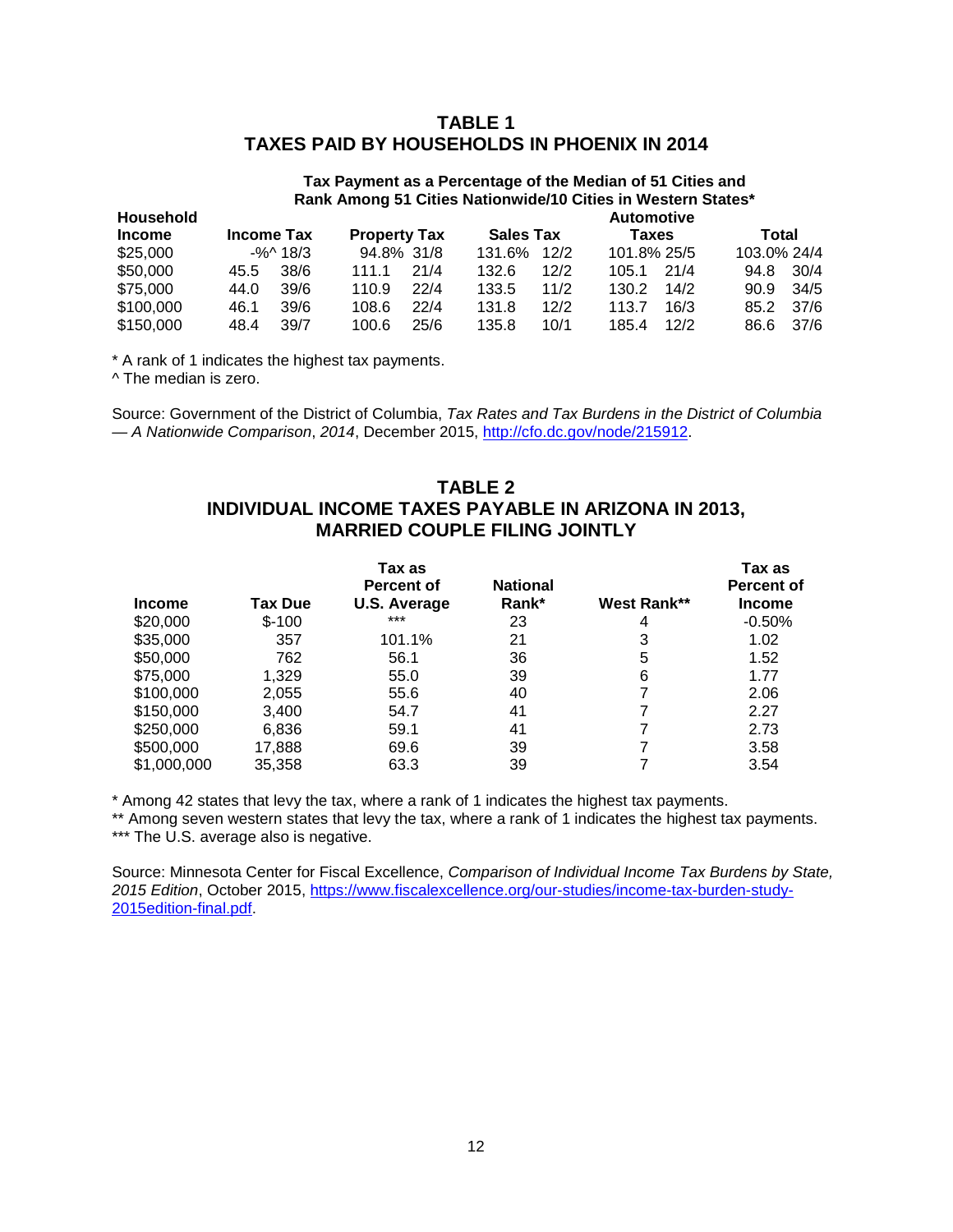progressive, with the amount due as a percentage of income rising with income. This partially offsets the regressive nature of the sales tax.

Property taxes are examined in more detail in a study done by the Minnesota Center for Fiscal Excellence and the Lincoln Institute of Land Policy.<sup>[9](#page-14-0)</sup> Residential property taxes — for apartments and for residences of various values — were considerably below average in Phoenix (see Table 3). This is inconsistent with the results of the District of Columbia tax study. Even within a city, the property tax varies with the boundaries of school districts and special districts.

## **Business Tax Burden**

All taxes paid by businesses are included in a study produced by Ernst & Young for the Council on State Taxation.<sup>[10](#page-14-1)</sup> The study identifies six categories of business taxes: property, sales, excise (such as the motor fuel tax), income (corporate income tax plus the individual income tax when used for pass-through income by S corps), unemployment insurance, and license and other taxes (such as severance taxes). The amount of taxes paid by businesses during fiscal year 2014 was determined through a combination of detailed data collection and modeling. To compare states, the total amount of business taxes paid is expressed as a percentage of private-sector gross domestic product.

As seen in Table 4, the overall business tax burden in Arizona in FY 2014 was a little higher than the national average, in contrast to the lower-than-average individual tax burden (at income levels of \$50,000 and higher). Property and sales taxes paid by businesses were far higher than the national average, while the tax burden for each of the other business tax categories was substantially below average. As already-passed business tax cuts (mostly to the corporate income tax) continue to phase in over the next few years, Arizona's position relative to the rest of the country should improve somewhat.

This study done by the Minnesota Center for Fiscal Excellence and the Lincoln Institute of Land Policy provides more detail on business property taxes, indicating that the tax burden of commercial and industrial property taxes in Phoenix relative to other large cities varies with the value of the property (see Table 3). Commercial property taxes were only slightly above average at low values but further above average at high values. Industrial property taxes ranged from below average at low values to substantially above average at high values.

The Ernst & Young study indicates that the business share of state and local government taxes in Arizona was above the national average in FY 2014. This results more from the low tax burden on individuals than the slightly high burden on businesses. The business share of local taxes was considerably above the national average but the business share of state taxes was only a little above average.

<span id="page-14-0"></span> $\overline{\phantom{a}}$ <sup>9</sup> Minnesota Center for Fiscal Excellence and the Lincoln Institute of Land Policy, *50-State Property Tax Comparison Study*, April 2015,

[https://www.lincolninst.edu/pubs/dl/3550\\_2891\\_Pay\\_2014\\_PT\\_Report.pdf.](https://www.lincolninst.edu/pubs/dl/3550_2891_Pay_2014_PT_Report.pdf)

<span id="page-14-1"></span><sup>10</sup> Ernst & Young, *Total State and Local Business Taxes: State-by-State Estimates for Fiscal Year 2014*, October 2015, [http://www.cost.org/WorkArea/DownloadAsset.aspx?id=91531.](http://www.cost.org/WorkArea/DownloadAsset.aspx?id=91531) This study has been done annually for about a decade.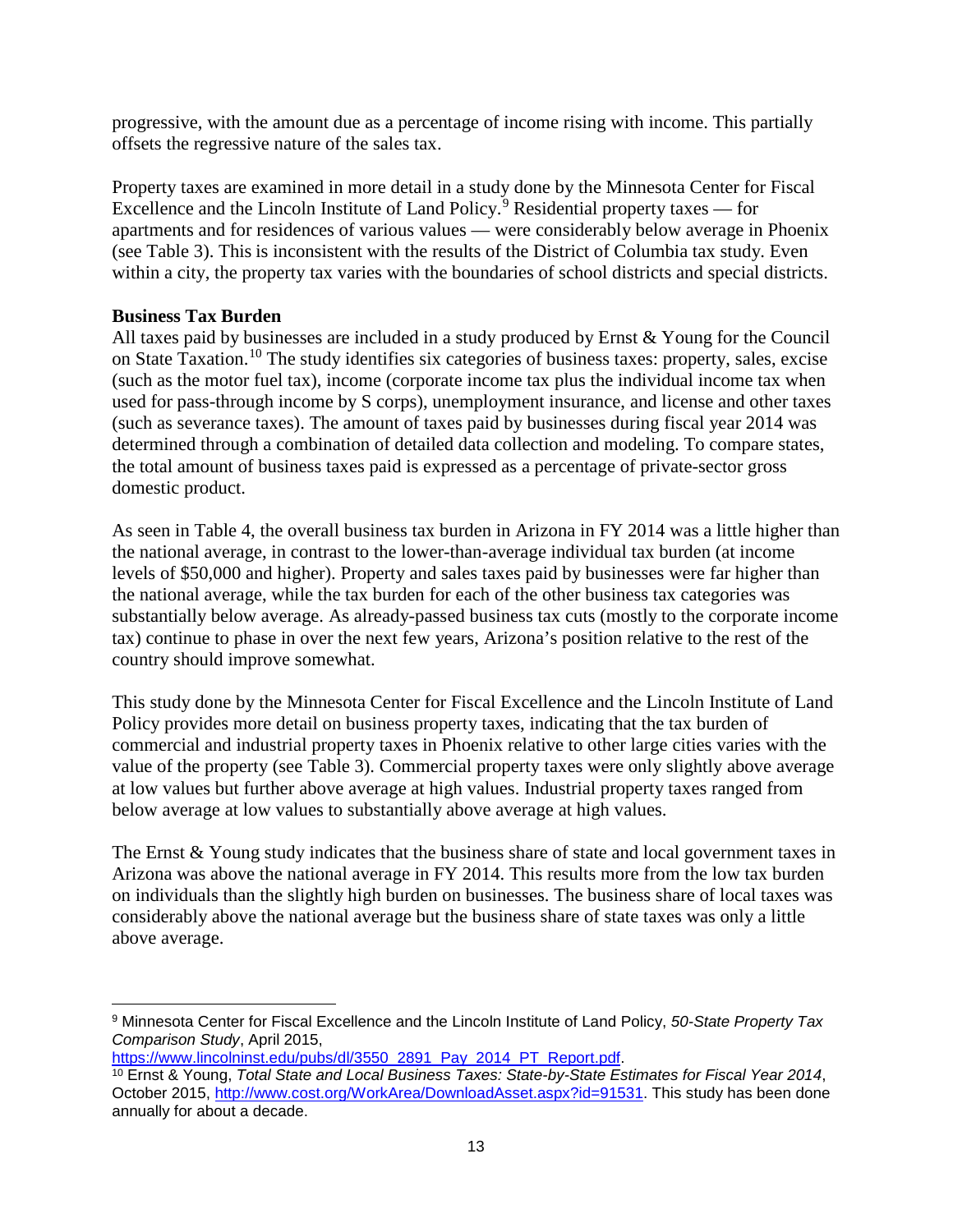#### **TABLE-3 PROPERTY TAXES PAYABLE IN PHOENIX IN 2014**

|                                                 | <b>Ratio to National</b> | <b>National</b> |             |
|-------------------------------------------------|--------------------------|-----------------|-------------|
| <b>Category and Value</b>                       | Average                  | Rank*           | West Rank** |
| Commercial, \$100,000                           | 102.2%                   | 26              |             |
| Commercial, \$1 Million                         | 106.4                    | 24              | 4           |
| Commercial, \$25 Million                        | 120.7                    | 18              |             |
| Industrial, \$100,000, 50% Personal Property    | 86.0                     | 31              |             |
| Industrial, \$1 Million, 50% Personal Property  | 126.3                    | 13              | 2           |
| Industrial, \$25 Million, 50% Personal Property | 137.7                    | 10              | 2           |
| Apartment, \$600,000                            | 60.6                     | 44              | 6           |
| Residence, \$150,000                            | 73.4                     | 36              | 6           |
| Residence, \$300,000                            | 70.3                     | 39              |             |
| Residence, Median Value                         | 71.6                     | 37              | 6           |

\* Among 53 large cities nationwide, where a rank of 1 indicates the highest tax payments.

\*\* Among 10 large cities in western states, where a rank of 1 indicates the highest tax payments.

Source: Minnesota Center for Fiscal Excellence and the Lincoln Institute of Land Policy, *50-State Property Tax Comparison Study*, April 2015, [https://www.lincolninst.edu/pubs/dl/3550\\_2891\\_Pay\\_2014\\_PT\\_Report.pdf.](https://www.lincolninst.edu/pubs/dl/3550_2891_Pay_2014_PT_Report.pdf)

#### **TABLE 4 TAXES PAID BY BUSINESSES IN ARIZONA IN FISCAL YEAR 2014**

|                        | <b>Share of Business Taxes</b> |         | <b>Business Taxes as a Share of Private-</b><br><b>Sector Gross Domestic Product</b><br><b>Ratio To</b> |                          |                |  |
|------------------------|--------------------------------|---------|---------------------------------------------------------------------------------------------------------|--------------------------|----------------|--|
| Tax                    | United<br><b>States</b>        | Arizona | U.S.<br>Average                                                                                         | <b>National</b><br>Rank* | West<br>Rank** |  |
| <b>TOTAL</b>           | 100%                           | 100%    | 105%                                                                                                    | 19                       |                |  |
| Property               | 36                             | 43      | 122                                                                                                     | 13                       |                |  |
| <b>Sales</b>           | 21                             | 32      | 163                                                                                                     | 8                        |                |  |
| Income                 | 14                             | 8       | 56                                                                                                      | 45                       |                |  |
| Excise                 | 12                             |         | 80                                                                                                      | 38                       |                |  |
| License/Other          | 9                              |         | 47                                                                                                      | 47                       | 10             |  |
| Unemployment Insurance |                                |         | 50                                                                                                      | 48                       |                |  |

\* Rank among 51 states, where a rank of 1 indicates the highest tax payments.

\*\* Rank among 10 western states, where a rank of 1 indicates the highest tax payments.

Source: Ernst & Young, *Total State and Local Business Taxes: State-by-State Estimates for Fiscal Year 2014*, October 2015, [http://www.cost.org/WorkArea/DownloadAsset.aspx?id=91531.](http://www.cost.org/WorkArea/DownloadAsset.aspx?id=91531)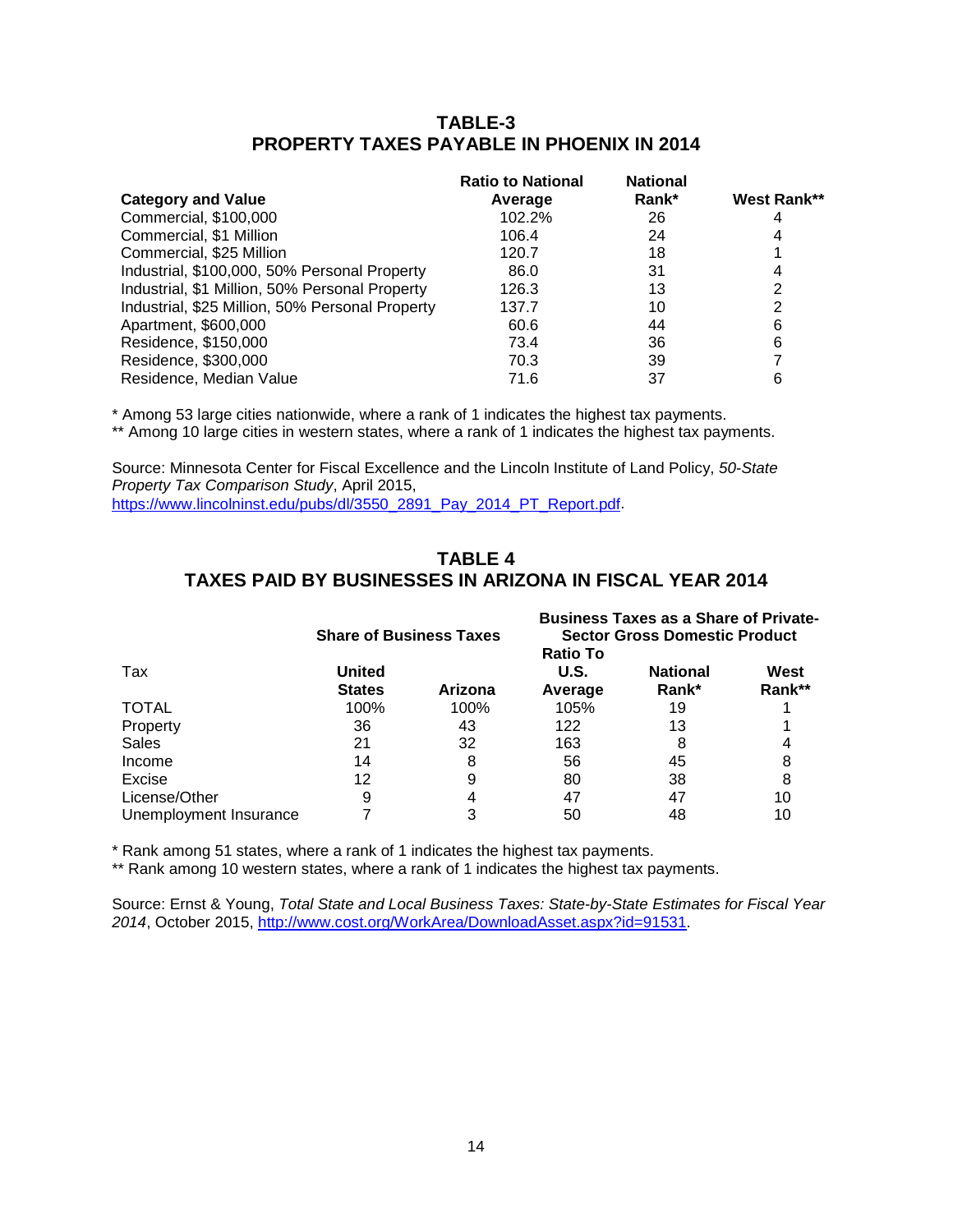In addition, the Ernst & Young study looks at the issue of the amount of business taxes paid versus the benefits businesses receive from state and local government services. A number of assumptions must be made in pursuing such an analysis. Ernst & Young conclude that business taxes nationally are high relative to the services received, with Arizona similar to the national average in the extent to which the business tax burden exceeds the value of the public services received.

## **Tax Changes in Arizona**

This subsection concentrates on changes in state government tax policy since the 1970s but data also are provided for combined state and local government taxes. Four measures of Arizona taxes are examined in this subsection:

- State government general fund tax revenue reported by Arizona's Joint Legislative Budget Committee (JLBC) for fiscal years (FYs) 1971 through 2016, expressed per \$1,000 of personal income. The fiscal year runs from July 1 through June 30.
- Beginning in FY 1989, the JLBC has estimated the revenue impact to the state government general fund of every state government tax law change, expressed in unadjusted dollars.
- Total state and local government tax revenue reported by the U.S. Census Bureau for fiscal years 1964 through 2013, expressed per \$1,000 of personal income. The figures for Arizona can be compared to the national average and to other states.
- The Tax Foundation's tax burden measure, which is based on alternative measures of state and local government taxes paid and per capita income, available for fiscal years 1977 through 2012. Arizona can be compared to the nation and to other states.

All of the measures express the tax changes as of the year(s) in which they become effective. Since changes in tax laws often have been delayed and/or phased in, the date at which the changes have been passed by the Legislature is less important than the time at which they become effective. (For example, tax reductions passed by the Legislature in early 2011 did not begin to phase in until FY 2014 and are not complete until FY 2019.)

The first, third and fourth measures, each of which are based on total tax revenue, are displayed in Chart 4. Each of these data series display fluctuations over time, due to both the economic cycle and to tax law changes. Total state and local government taxes relative to personal income have declined over time according to the Census Bureau's data and the Tax Foundation's time series, particularly during the mid-to-late-1990s. The more narrow JLBC series is limited to the state's general fund; it displays considerably more cyclicality, and has dropped more substantially, than the other two measures since the early 1990s. Most of the tax reductions in Arizona since the early 1990s have affected the state's general fund. These tax cuts have been partially offset by increases in local government taxes and voter-approved state tax increases whose revenue does not go to the general fund.

#### **Chronology of Changes to Tax Policy**

Sparked by a movement to reduce state and local government taxes (especially property taxes) that had begun in California, tax reductions to the property and sales taxes were implemented from FYs 1979 through 1981 in Arizona. They were possible because of strong economic growth during the late 1970s. Lower property taxes were implemented in fiscal years 1979 and 1980.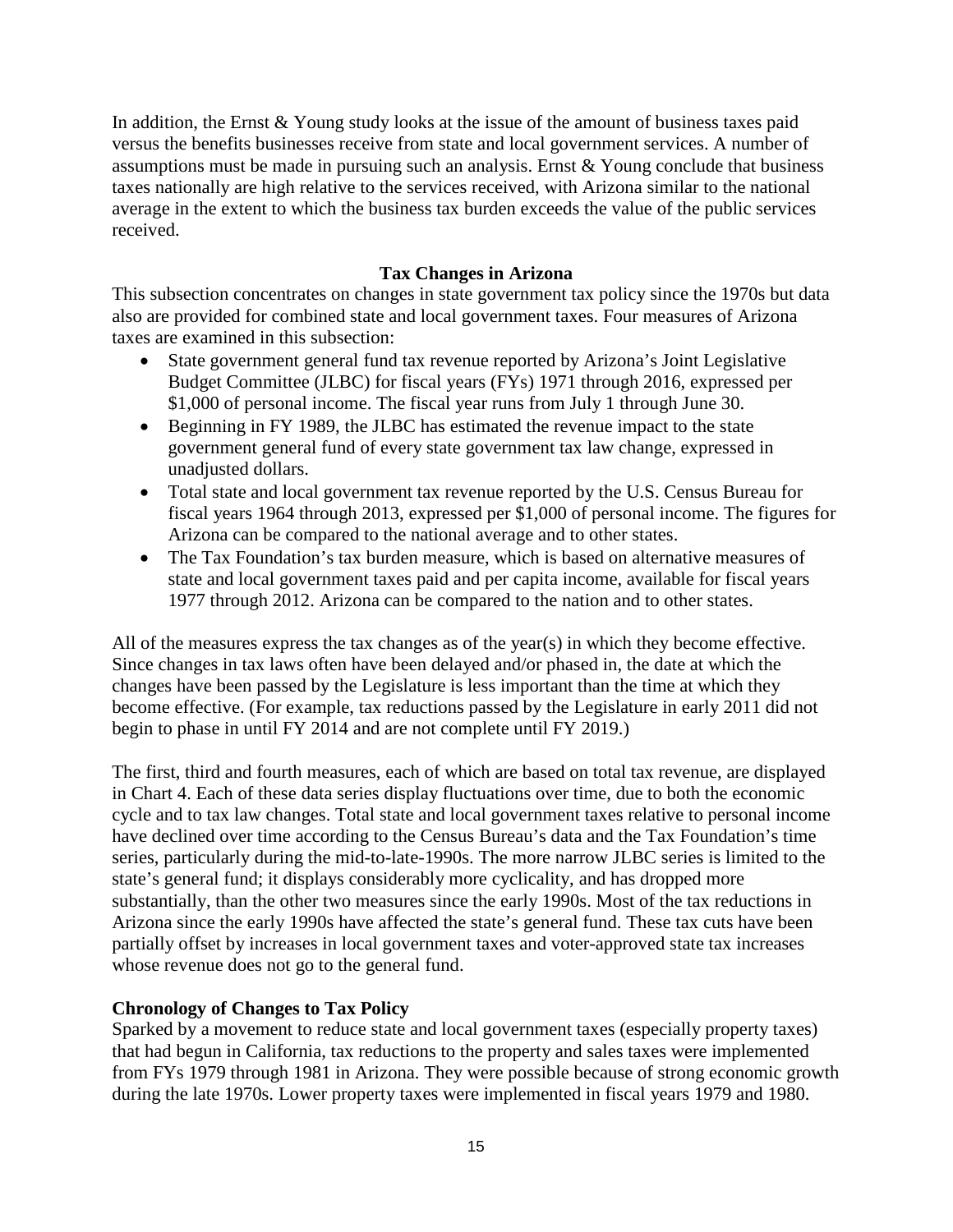

\* The Census Bureau value (use the left scale) is for state and local governments, expressed as tax revenue per \$1,000 of personal income.

\*\* The Tax Foundation value (use the left scale) is for state and local governments, expressed as an alternative measure of taxes paid per \$1,000 of an alternative measure of income. It is multiplied by 1,000 to put it on the same scale as the Census Bureau data.

\*\*\* The JLBC value (use the right scale) is limited to the state government general fund, expressed as tax revenue per \$1,000 of personal income.

Sources: Calculated from the Tax Foundation, Arizona Joint Legislative Budget Committee, and U.S. Department of Commerce, Census Bureau. The personal income data used to adjust the tax data from the JLBC and the Census Bureau are from the U.S. Department of Commerce, Bureau of Economic Analysis.

Effective in FY 1981, the sales tax on food to be consumed at home was eliminated. Due to these tax cuts and a weak economy, tax revenues fell sharply through FY 1982, as seen in all three measures displayed in Chart 4. In order to balance the budget, the Legislature increased the general sales tax rate, effective in FY 1984.

After this tax increase, the tax burden in the mid-to-late 1980s still was less than in the 1960s and 1970s. Based on the Tax Foundation's measure, Arizona's tax burden fell from more than 10 percent (\$100 per \$1,000 of personal income in Chart 4) and about equal to the national average in the late 1970s to 8.5 percent and below average in the early 1980s. In the mid-1980s, the tax burden rose to 9.5 percent, slightly less than the U.S. average.

Arizona's economy slowed significantly during the late 1980s, lowering tax collections to the state's general fund and revealing a structural deficit. The Legislature responded by both reducing spending and increasing revenue. Tax increases were implemented in Arizona from fiscal years 1989 through 1992, though predominantly from FYs 1989 through 1991.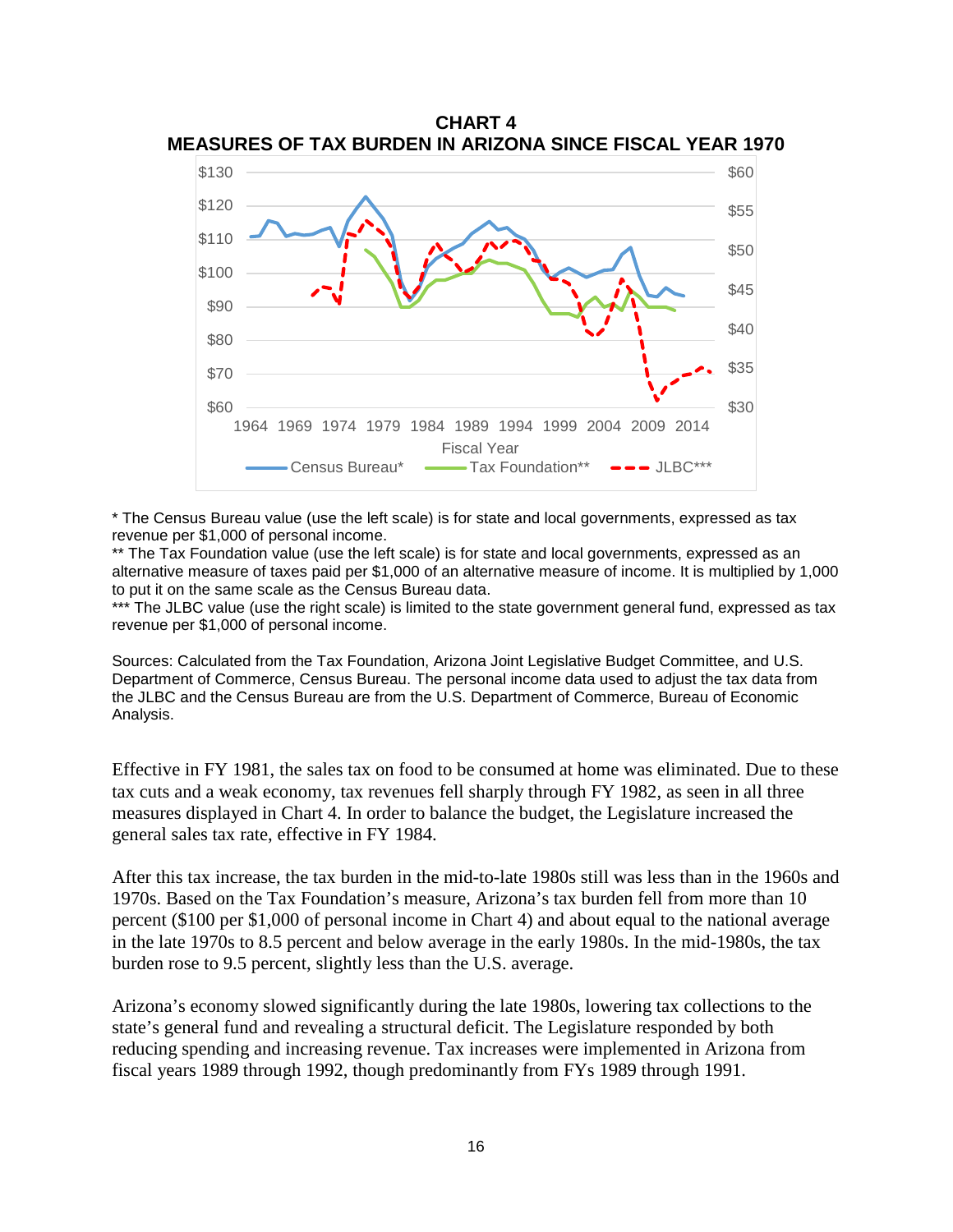According to the JLBC, the tax increases between FYs 1989 and 1992 summed to \$449 million (in nominal terms). A variety of taxes were increased, with the individual income tax accounting for half of the total. Adjusting for the state's population growth, real per capita economic growth, and inflation, the tax increases are estimated to have raised tax revenues by \$493 million in FY 1992. According to the Tax Foundation, the tax burden rose during this period to 10.4 percent less than the peak in FY 1977. Since tax increases occurred in many other states from FYs 1990 through 1992, Arizona's tax burden did not exceed the national average.

Reductions in taxes began to be implemented in Arizona in fiscal year 1993 but the tax cuts were insignificant until FY 1995 (see Table 5). Substantial tax decreases were implemented from FYs 1995 through 2001. According to the JLBC, the tax reductions from FYs 1993 through 2001 totaled \$1.2 billion (in nominal terms). Chart 5 compares the magnitude of the tax changes in nominal terms to the magnitude after adjustment for personal income, which reflects the state's population growth, real per capita economic growth, and inflation. After the adjustment, the tax increases in FYs 1989 through 1992 were more than offset by FY 1998. Revenues in FY 2001 are estimated to have been \$1.57 billion lower than they would have been had no tax reductions been made.

While a variety of taxes were reduced from FYs 1993 through 2001, half of the total impact came from individual income tax reductions. Reductions in the corporate income tax were slow to be made — it was not until FY 2001 that the corporate income tax increases from FYs 1989 through 1991 were offset.

The Tax Foundation's tax burden measure fell considerably between 1993 and 2001, dropping from 10.3 percent (0.2 percentage points less than the U.S. average) to 8.7 percent (0.9 percentage points less than the U.S. average). The Census Bureau's data reveal a similar reduction in the tax burden. Due to the narrowing of the tax base used for the state's general fund and due to the high cyclicality of the increasingly predominant tax sources (sales tax and income tax), tax revenues to the state's general fund began to swing wildly with the economic cycle, dropping sharply during recessions.

Changes in tax policy implemented from FYs 2002 through 2006 were minor. Despite this, the effect of the cumulative tax cuts since FY 1993 had grown to \$2.24 billion in FY 2006 after adjusting for the state's population growth, real per capita economic growth, and inflation. Each data series shows an increase in tax revenues from FYs 2003 through 2007, but these increases were due to cyclical factors. In particular, the real estate boom led to a surge in capital gains.

Significant additional tax reductions occurred in FYs 2007 and 2008, with much lesser reductions implemented in FYs 2009 and 2010. According to the JLBC, the tax reductions over these four years summed to \$483 million (in nominal dollars). The cumulative impact of the tax cuts from FYs 1993 through 2010 reached \$2.86 billion in FY 2010. According to the Tax Foundation, Arizona's tax burden reached a record 1.4 percentage points below the national average in FY 2010.

Because of the temporary nature of the sales tax rate increase passed by voters in May 2010, it is not included in Chart 5. However, the temporary revenue was recorded by the Census Bureau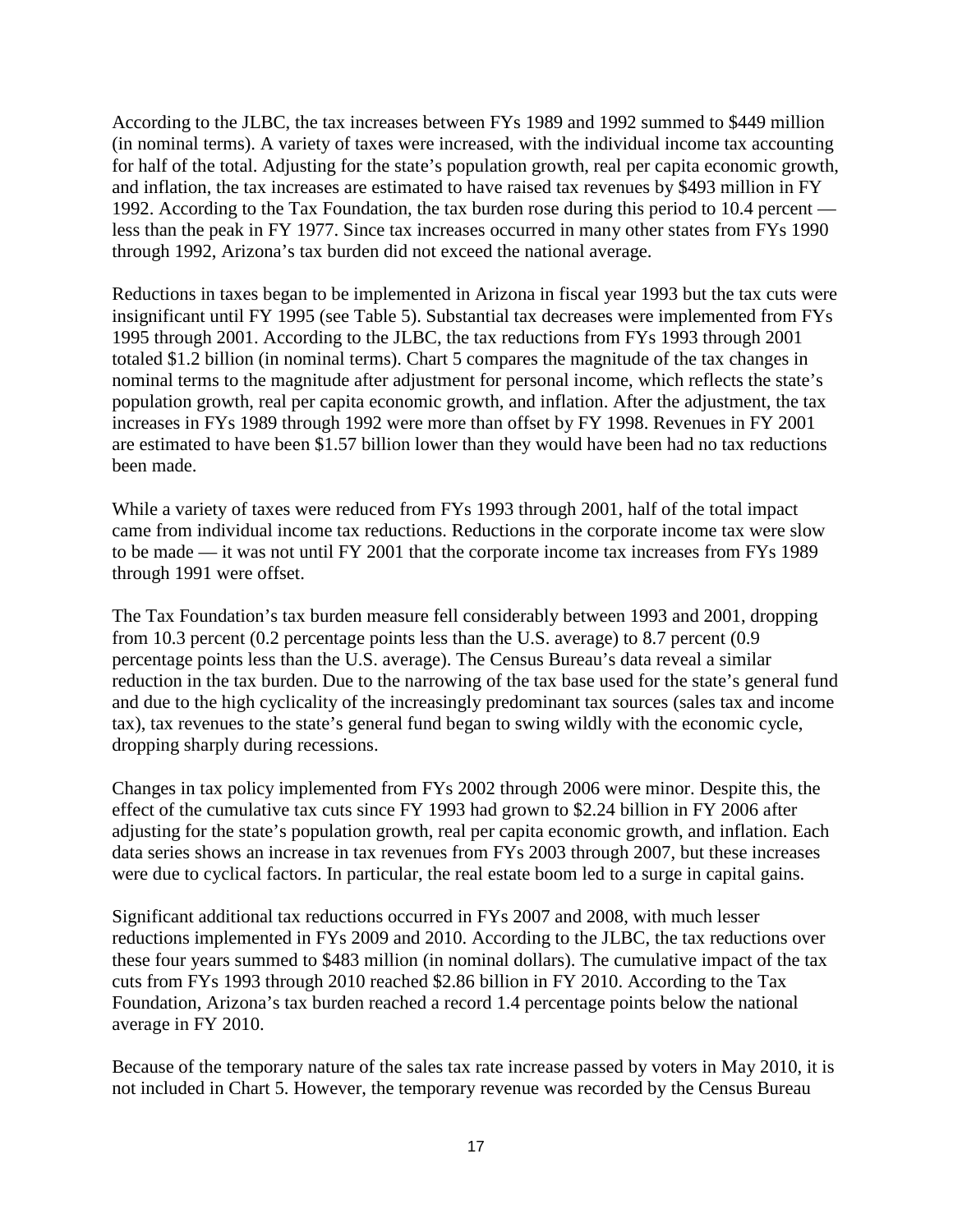## **TABLE 5 TAX CHANGES IMPLEMENTED SINCE FISCAL YEAR 1993, ARIZONA STATE GOVERNMENT GENERAL FUND**

|                    |            |                |             |             |                | <b>Actual Tax Revenue</b> |             | <b>Tax Revenue Without</b><br><b>Tax Changes</b> |             |  |
|--------------------|------------|----------------|-------------|-------------|----------------|---------------------------|-------------|--------------------------------------------------|-------------|--|
|                    |            |                |             | Cumulative  |                |                           |             |                                                  |             |  |
|                    |            |                | Tax Change  | Tax Change  |                |                           |             |                                                  |             |  |
|                    | Personal   |                | per \$1,000 | per \$1,000 | Cumulative     |                           | Per \$1,000 |                                                  | Per \$1,000 |  |
|                    | Income (in | Tax Change     | of Personal | of Personal | Tax Change     |                           | of Personal |                                                  | of Personal |  |
| <b>Fiscal Year</b> | millions)  | (in millions)  | Income      | Income      | (in millions)* | In Millions               | Income      | In Millions                                      | Income      |  |
| 1993               | \$73,679   | $$-19$         | $$-0.26$    | $$-0.26$    | $$-19$         | \$3,767                   | \$51.12     | \$3,786                                          | \$51.38     |  |
| 1994               | 79,686     | $-25$          | $-0.32$     | $-0.58$     | $-46$          | 4,089                     | 51.32       | 4,136                                            | 51.90       |  |
| 1995               | 87,715     | $-121$         | $-1.38$     | $-1.96$     | $-172$         | 4,441                     | 50.63       | 4,613                                            | 52.59       |  |
| 1996               | 95,154     | $-285$         | $-2.99$     | $-4.95$     | $-471$         | 4,644                     | 48.81       | 5,115                                            | 53.76       |  |
| 1997               | 102,994    | $-175$         | $-1.69$     | $-6.64$     | $-684$         | 5,014                     | 48.68       | 5,698                                            | 55.33       |  |
| 1998               | 112,355    | $-172$         | $-1.53$     | $-8.18$     | $-919$         | 5,223                     | 46.49       | 6,142                                            | 54.66       |  |
| 1999               | 121,207    | $-142$         | $-1.17$     | $-9.35$     | $-1,133$       | 5,659                     | 46.69       | 6,792                                            | 56.04       |  |
| 2000               | 129,901    | $-105$         | $-0.81$     | $-10.15$    | $-1,319$       | 6,016                     | 46.32       | 7,335                                            | 56.47       |  |
| 2001               | 138,932    | $-158$         | $-1.14$     | $-11.29$    | $-1,568$       | 6,192                     | 44.57       | 7,761                                            | 55.86       |  |
| 2002               | 143,558    | $-33$          | $-0.23$     | $-11.52$    | $-1,654$       | 5,813                     | 40.49       | 7,467                                            | 52.01       |  |
| 2003               | 150,172    | 12             | 0.08        | $-11.44$    | $-1,718$       | 5,941                     | 39.56       | 7,659                                            | 51.00       |  |
| 2004               | 161,791    | 57             | 0.35        | $-11.08$    | $-1,793$       | 6,550                     | 40.49       | 8,344                                            | 51.57       |  |
| 2005               | 178,307    | $-5$           | $-0.03$     | $-11.11$    | $-1,981$       | 7,743                     | 43.42       | 9,724                                            | 54.54       |  |
| 2006               | 199,777    | $-18$          | $-0.09$     | $-11.20$    | $-2,238$       | 9,315                     | 46.63       | 11,553                                           | 57.83       |  |
| 2007               | 215,694    | $-194$         | $-0.90$     | $-12.10$    | $-2,610$       | 9,737                     | 45.14       | 12,347                                           | 57.24       |  |
| 2008               | 224,170    | $-218$         | $-0.97$     | $-13.07$    | $-2,930$       | 9,059                     | 40.41       | 11,989                                           | 53.48       |  |
| 2009               | 218,531    | $-29$          | $-0.13$     | $-13.20$    | $-2,885$       | 7,406                     | 33.89       | 10,291                                           | 47.09       |  |
| 2010               | 213,109    | $-42$          | $-0.20$     | $-13.40$    | $-2,856$       | 6,690                     | 31.39       | 9,546                                            | 44.79       |  |
| 2011               | 220,766    | $\overline{2}$ | 0.01        | $-13.39$    | $-2,956$       | 7,364                     | 33.36       | 10,320                                           | 46.75       |  |
| 2012               | 230,628    | $-18$          | $-0.08$     | $-13.47$    | $-3,106$       | 7,850                     | 34.04       | 10,956                                           | 47.50       |  |
| 2013               | 239,337    | $-12$          | $-0.05$     | $-13.51$    | $-3,234$       | 8,296                     | 34.66       | 11,531                                           | 48.18       |  |
| 2014               | 248,454    | $-84$          | $-0.34$     | $-13.85$    | $-3,441$       | 8,561                     | 34.46       | 12,002                                           | 48.31       |  |
| 2015               | 261,768    | $-164$         | $-0.63$     | $-14.48$    | $-3,790$       | 9,167                     | 35.02       | 12,957                                           | 49.50       |  |
| 2016               | 271,959    | $-126$         | $-0.46$     | $-14.94$    | $-4,063$       | 9,448                     | 34.74       | 13,511                                           | 49.68       |  |
| 2017**             | 283,885    | $-146$         | $-0.52$     | $-15.45$    | $-4,387$       |                           |             |                                                  |             |  |

\* Calculated as the cumulative tax change relative to personal income multiplied by personal income.

\*\* Personal income for FY 2017 is projected.

Sources: Arizona Joint Legislative Budget Committee (tax change and actual revenue) and U.S. Department of Commerce, Bureau of Economic Analysis (personal income).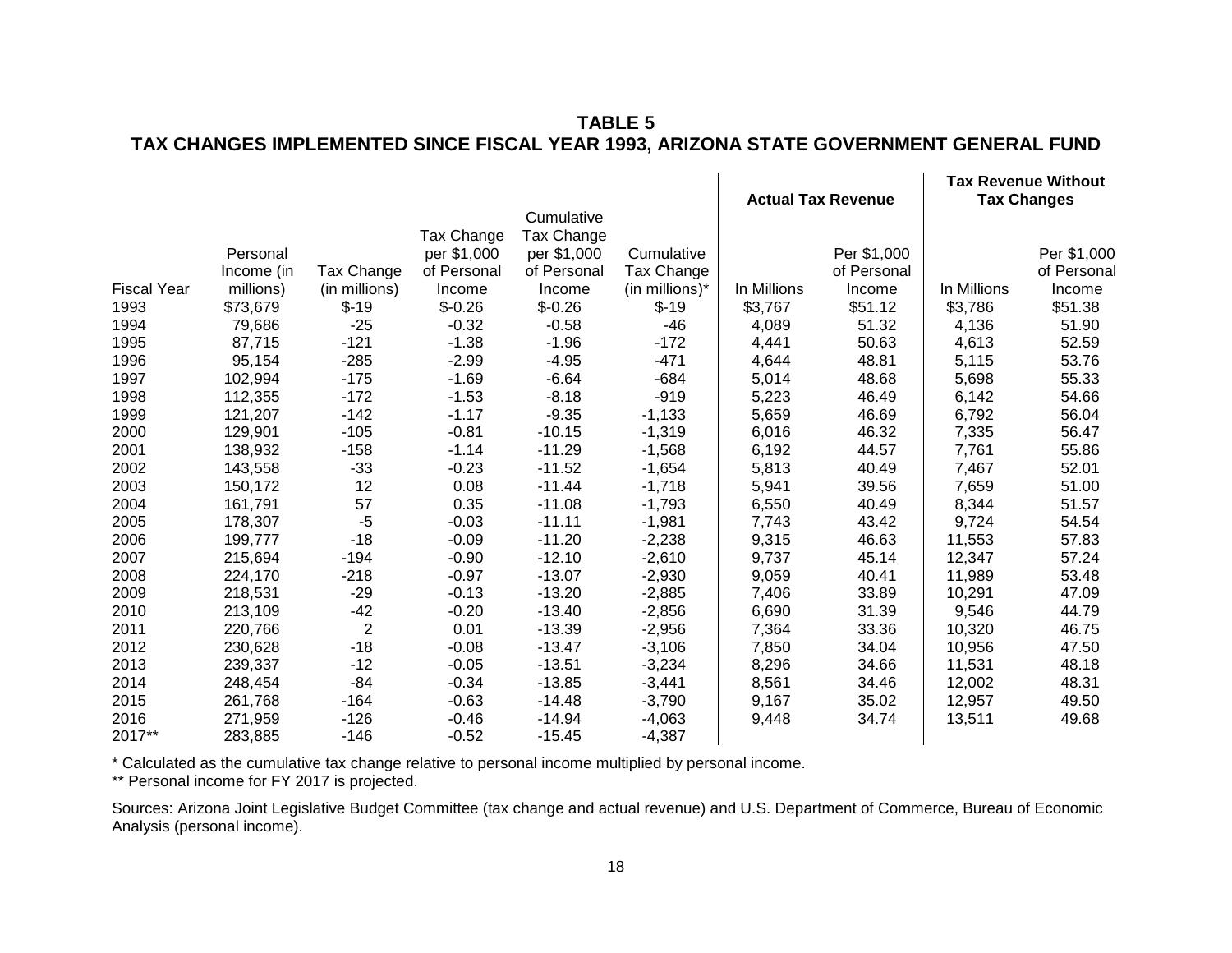#### **CHART 5 ESTIMATE OF ANNUAL CHANGE IN ONGOING TAX REVENUE DUE TO STATUTORY CHANGES, ARIZONA STATE GOVERNMENT GENERAL FUND**



Notes:

- Revenue from the temporary sales tax increase in FYs 2011 through 2013 is not included.
- The adjusted figures reflect inflation, population growth, and real per capita economic growth.

Sources: Arizona Joint Legislative Budget Committee, *2016 Tax Handbook*, September 2016, Appendix D,<http://www.azleg.gov/jlbc/16taxbook/16taxbk.pdf> (unadjusted estimates). The adjusted figures were calculated using personal income, as reported by the U.S. Department of Commerce, Bureau of Economic Analysis, [http://bea.gov/regional/index.htm.](http://bea.gov/regional/index.htm)

and Tax Foundation. The tax collections from the temporary tax increase totaled \$865 million in FY 2011, \$916 million in FY 2012, and \$962 million in FY 2013.

Limited tax law changes were implemented during FYs 2011 through 2013. However, significant tax law changes were passed by the Arizona Legislature during this period. Statutory changes made during the second special legislative session of 2011 are phased in from FYs 2012 through 2018, with most of the effects occurring from FYs 2015 through 2018. Of the estimated reduction in tax revenue of more than \$400 million, 97 percent applies to the corporate income tax, with the remainder to the individual income tax. In calendar year 2012, the Legislature passed a package of tax reductions totaling a little more than \$100 million that phase in between FYs 2014 and 2019. A little more than one-third of these reductions affect the corporate income tax, with the remainder applied to the individual income tax.

Taking all of the tax changes since FY 1992 into account and adjusting the nominal figures to reflect conditions in FY 2016, general fund revenue was approximately \$4.06 billion less in FY 2016 than it would have been had no tax changes been implemented. The figure reaches \$4.39 billion in FY 2017. Even if no further tax reductions are passed in the next few legislative sessions, the total revenue loss from the tax cuts already passed will continue to increase as the phase-in of tax reductions continues.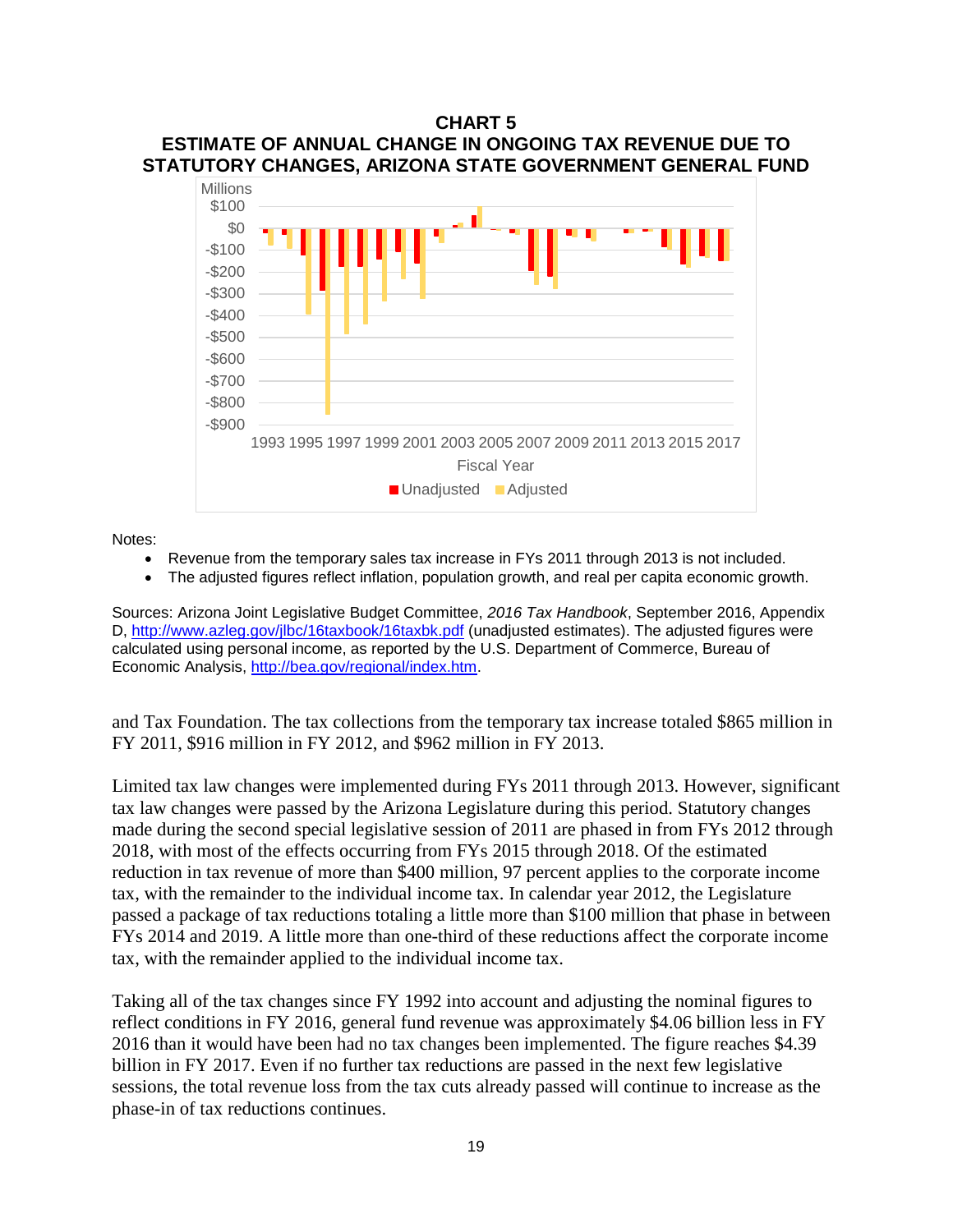Of the \$4.39 billion in lost general fund revenue in FY 2017 resulting from tax changes passed since the early 1990s, more than half (\$2.27 billion) came from the individual income tax, through rate reductions, new tax credits, etc. Revenue from the corporate income tax was cut \$754 million, while revenue reductions totaled \$575 million from the sales tax and \$487 million from the property tax. Changes to other taxes reduced general fund revenue by \$303 million.

In FY 2016, the general fund's loss of revenue from the tax law changes was \$4.06 billion. In contrast, voter-approved tax increases boosted revenue to other funds by \$932 million in FY 2016. Thus, the net loss to state government from tax changes implemented since the early 1990s was \$3.13 billion in FY 2016. Other funds benefited from four increases in the tobacco tax passed by voters between 1994 and 2006, with revenue totaling \$287 million in FY 2016. The additional revenue from these tobacco tax increases primarily is directed to health programs and to early childhood development. In addition, a 0.6 increase in the sales tax rate was passed by voters in 2000 to benefit education, which raised \$645 million in FY 2016.<sup>[11](#page-21-0)</sup>

 $\overline{\phantom{a}}$ 

<span id="page-21-0"></span><sup>11</sup> Voters approved Proposition 301 in November 2000, raising the general sales tax rate from 5.0 percent to 5.6 percent from July 2001 through June 2021. Most of this revenue goes to elementary and secondary education, with lesser amounts directed to the School Facilities Board and higher education.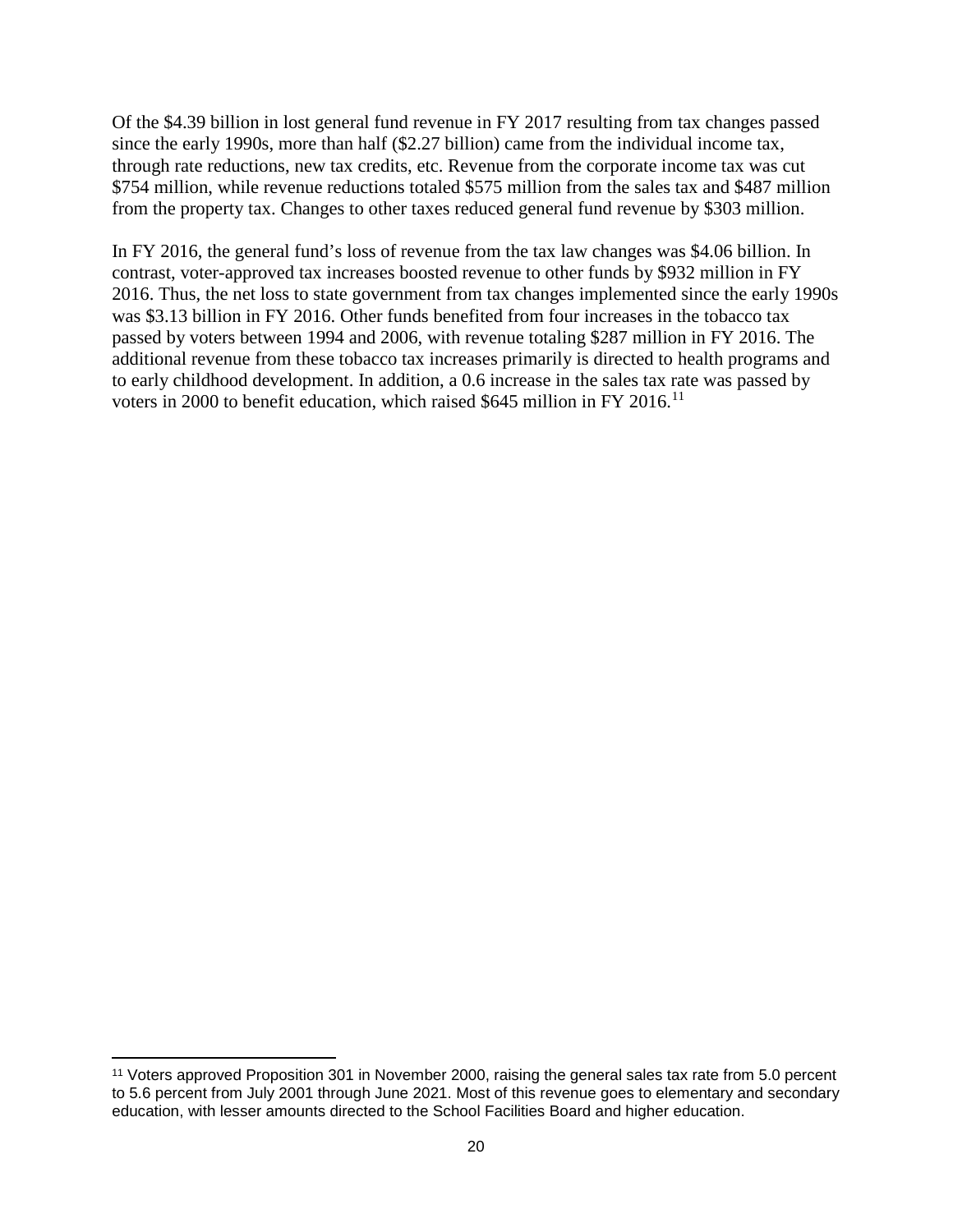## **THE EFFECTS OF TAX CHANGES ON ECONOMIC GROWTH AND PUBLIC REVENUE IN ARIZONA**

All four of the measures of Arizona taxes (see the bullet points on page 15) indicate that significant reductions in Arizona's tax burden have been implemented since FY 1993. The question is whether these tax reductions stimulated economic growth and thereby boosted government revenues. The effects of earlier tax law changes also are examined in this section.

## **Tax Changes and Economic Growth**

A chronological discussion of economic performance and tax changes is presented first in this subsection. Then, the empirical relationship between changes in tax laws and economic performance is examined in two ways:

- Correlations between the tax changes, as estimated by the JLBC, and economic growth are examined.
- Annual average economic growth by economic cycle is examined for the last six economic cycles, going back to 1969.

#### **Chronological Record**

In the late 1970s, the tax burden in Arizona as measured on a per capita basis was similar to the national average and to the state's historical norm versus the U.S. average (see Chart 2). Relative to personal income, the tax burden was above average, but not as high as it had been in the mid-1960s.

The tax cuts that were implemented from FYs 1979 through 1981 did not prevent the Arizona economy from dropping into a recession, with the aggregate growth rate in Arizona lower than the national average in FY 1982. The sales tax rate increase that was implemented in FY 1984 did not disrupt Arizona's economic expansion, during which Arizona experienced faster per capita growth than the national average in FYs 1984 through 1986 and faster aggregate growth from FYs 1984 through 1987. Despite the net tax cut between fiscal years 1979 and 1984, the economic expansion during the mid-1980s in Arizona did not match the historical norm relative to the national average.

Though a national recession did not begin until FY 1990, per capita economic gains in Arizona were atypically below the national average from FYs 1987 through 1990 and aggregate growth rates were lower than the nation from FYs 1988 through 1990, as a real estate recession and federal defense spending cuts disproportionately affected the Arizona economy. To arrest the decline in general fund revenue per \$1,000 of personal income that occurred during this period and to balance the budget, tax increases and spending reductions were implemented from FYs 1989 through 1992. The slow economic growth that precipitated the tax increases is easily seen in Chart 6. In this chart, the sign of the tax changes has been reversed to ease comparison of the two lines. For example, the blue line in Chart 6 indicates a percent change in taxes in 1996 of 6.1 percent — that is, tax *cuts* in 1996 amounted to 6.1 percent of revenue. If supply-side theory applied, this large tax cut should have been followed by a large increase in the red line.

For the entire economic cycle from calendar year 1982 through 1990, during which the state's tax burden was on average lower than it had been during the previous economic cycles (see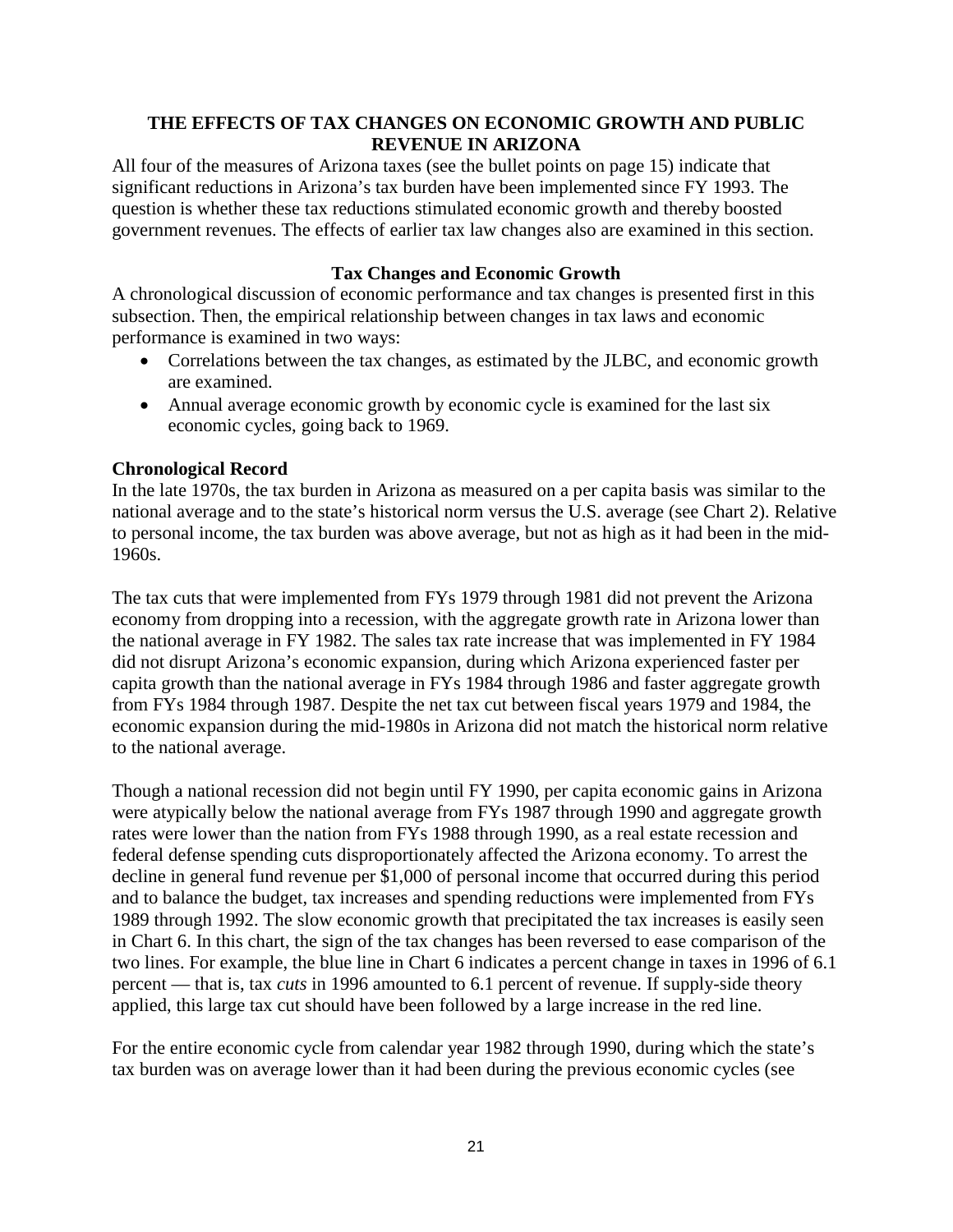**CHART 6 COMPARISON BETWEEN TAX CHANGES AND ECONOMIC GROWTH IN ARIZONA**



Note: the three-year temporary sales tax increase that began late in FY 2010 is not included.

\* The tax change is expressed as a percentage of state government general fund revenue. The sign on the tax change has been reversed to facilitate comparison between the two lines. \*\*Percentage-point difference between Arizona and the United States in the real per capita earnings percent change.

Sources: Calculated from Arizona Joint Legislative Budget Committee (tax change) and U.S. Department of Commerce, Bureau of Economic Analysis (earnings and gross domestic product implicit price deflator).

Chart 2), annual average economic growth in Arizona relative to the national average was less than in each of the two prior cycles on each of a variety of economic measures.

Economic growth in Arizona began to bounce back after FY 1992 despite the state's tax burden being higher than during much of the 1980s. Before the first significant tax reductions took effect in FY 1995, the Arizona economy was growing faster than the national average, not only in aggregate terms but on a per capita basis as well. The faster aggregate growth in Arizona continued through the long economic expansion, but growth in Arizona did not rise relative to the national average as the significant tax cuts of the mid-1990s through 2001 took effect.

For the entire calendar year 1991-through-2000 economic cycle, the tax burden in Arizona relative to the national average was lower than in the three prior cycles, but annual average growth in Arizona relative to the national average was within the range of the three prior cycles based on each of the aggregate and per person measures.

During calendar year 2001, the nation experienced an economic recession. As is common during economic downturns, per capita economic growth in Arizona was a little less than the national average in FYs 2001 and 2002 — despite historically low tax burdens.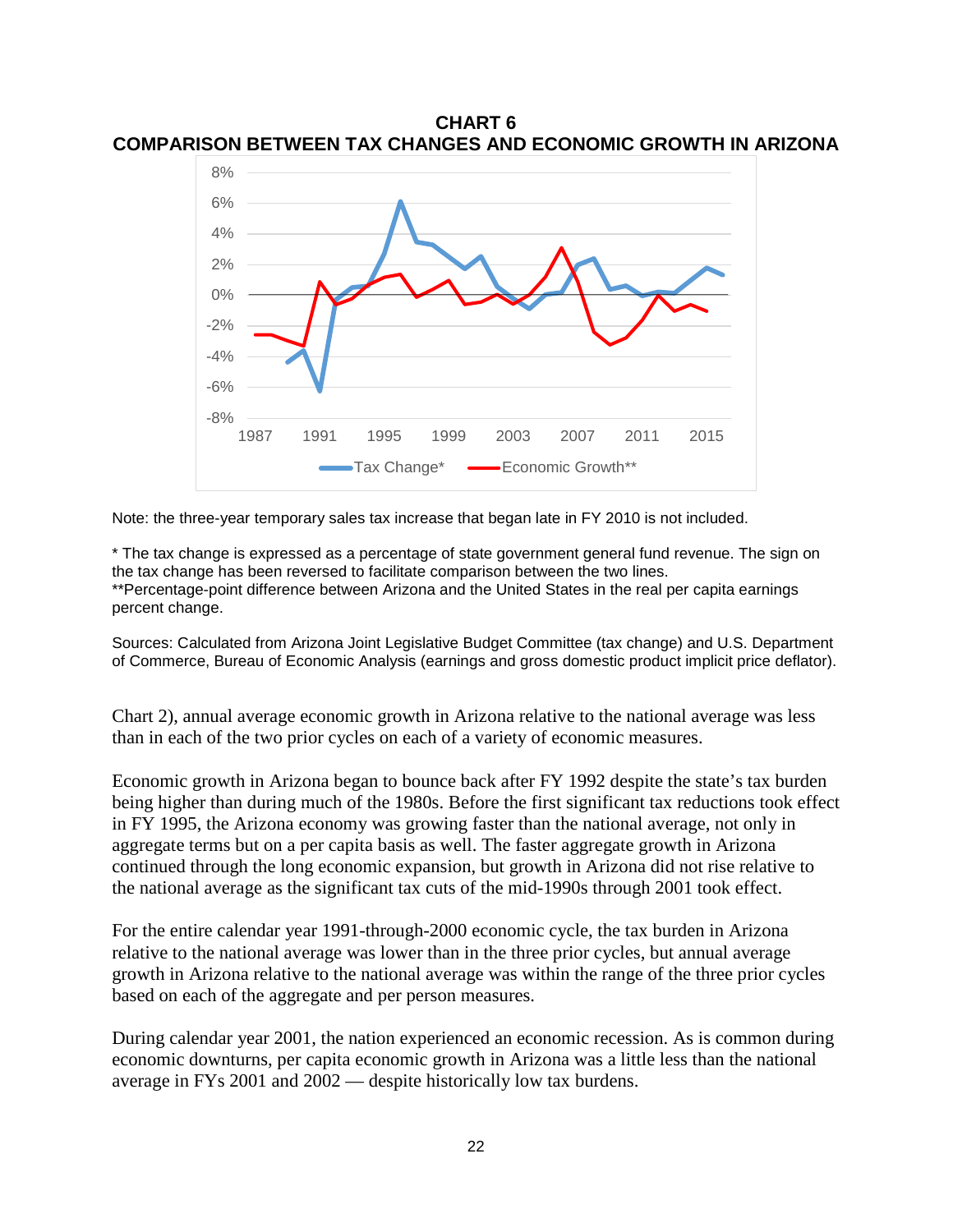Strong economic growth returned to Arizona from fiscal years 2003 through 2007, with aggregate growth rates well above the U.S. average and per capita gains generally greater than the national average. The growth during this period was only typical of the economic expansions of the prior cycles, despite the low tax burden and the real estate boom. Using general fund surpluses in the mid-2000s that largely can be traced to the real estate boom, another round of substantial tax cuts were implemented in FYs 2007 and 2008 that pushed Arizona's tax burden even further below the national average. It is easily seen in Chart 6 that the tax reductions occurred after the economy had improved. In fact, the tax cuts were implemented as the economy was weakening into the deepest and longest recession since the Great Depression of the 1930s.

For the entire calendar year 2001-through-2007 economic cycle, average annual growth in Arizona relative to the U.S. average was in the middle of the five cycles that occurred from 1969 through 2007 — even though the tax burden was lower than it had been from the four prior economic cycles.

The tax cuts and the record low tax burden in FY 2008 relative to the U.S. average did not preclude Arizona's economy from contracting sharply in calendar years 2008 and 2009. The Arizona economy declined considerably more than the U.S. average from calendar years 2008 through 2010. Per capita rates were further below average. Following the recession, Arizona has experienced a weak economic expansion, with aggregate growth rates ranging from below-toslightly-above the U.S. average and per capita growth generally below average — despite the lowest tax burden on record relative to the U.S. average.

The ultimate goal of economic development is not to increase aggregate economic growth — it is to improve productivity and prosperity. Arizona's highest levels on these measures relative to the national average occurred in the early 1970s. This is seen in Chart 7, using the per employee and per capita versions of the broadest measure of the economy: gross state product. Since the early 1970s, a downward trend is seen in per employee GDP, with a greater decline in per capita GDP. Significant declines had occurred before the tax increases of the 1989-to-1991 period and significant declines have continued since taxes were reduced. Note that following the tax increases of the 1989-to-1991 period, per capita GDP and per employee GDP each rose relative to the national average from 1992 through 1995. The downward slide resumed as the first large tax cuts were implemented.

#### **Correlations Between Economic Growth and Tax Changes**

Various measures of economic performance can be compared to the changes in tax revenue resulting from the tax law changes, but since the tax changes are measured on a fiscal year basis, it is ideal for the economic data to be on that basis as well. Gross domestic product is the broadest measure of economic performance but was available by state historically only on a calendar year basis. Personal income is available quarterly, allowing it to be calculated on a fiscal year basis, but personal income includes income not earned in the period received, such as Social Security retirement benefits. Thus, personal income is better suited as a measure of economic well-being than economic performance. The earnings component of personal income is the broadest measure of economic performance available on a quarterly basis. The fiscal year data are adjusted for inflation using the fiscal year average of the GDP implicit price deflator.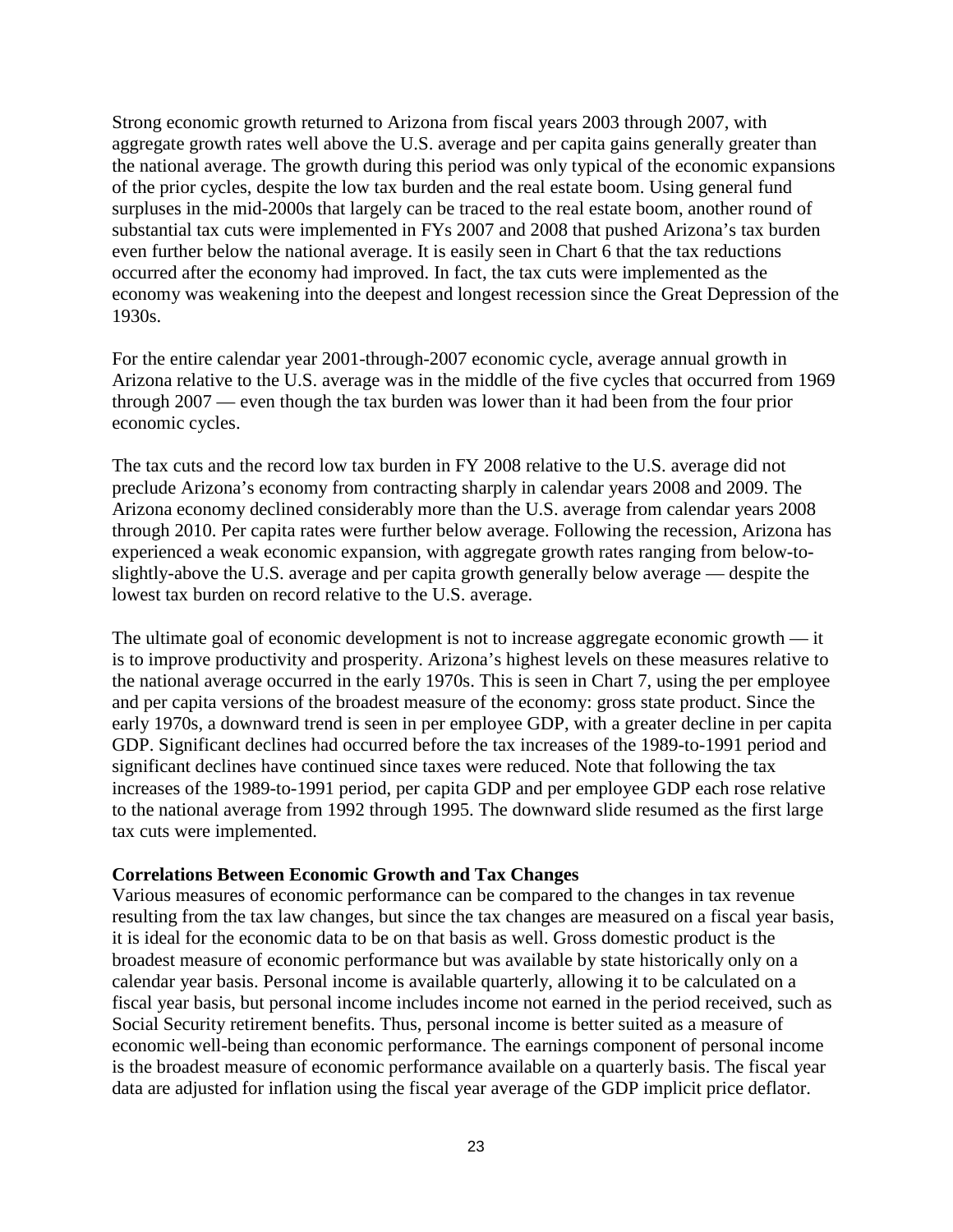

\* The tax change is expressed as a percentage of state government general fund revenue. The sign on the tax change has been reversed to facilitate comparison to the two lines representing GDP.

Source: Calculated from U.S. Department of Commerce, Bureau of Economic Analysis.

The deflator and the earnings figures are produced by the U.S. Bureau of Economic Analysis (BEA).

The real percent change in earnings was measured in six ways:

- Aggregate for Arizona.
- Aggregate, difference between Arizona and the nation.
- Per capita for Arizona, using the population estimates from the Census Bureau.
- Per capita, difference between Arizona and the nation, using the population estimates from the Census Bureau.
- Per capita for Arizona, substituting the population estimates from the Arizona Office of Employment and Population Statistics (OEPS) for the estimates from the Census Bureau since 2000.
- Per capita, difference between Arizona and the nation, substituting the population estimates for Arizona from the OEPS for the estimates from the Census Bureau since 2000.

Conceptually, the difference in the percent change between the state and the nation should be the superior measure for determining the relationship with tax changes, since the ups and downs in economic growth that equally affect the nation and Arizona are accounted for in this way.

The tax change was measured in three ways:

• Nominal dollars, as estimated by the JLBC.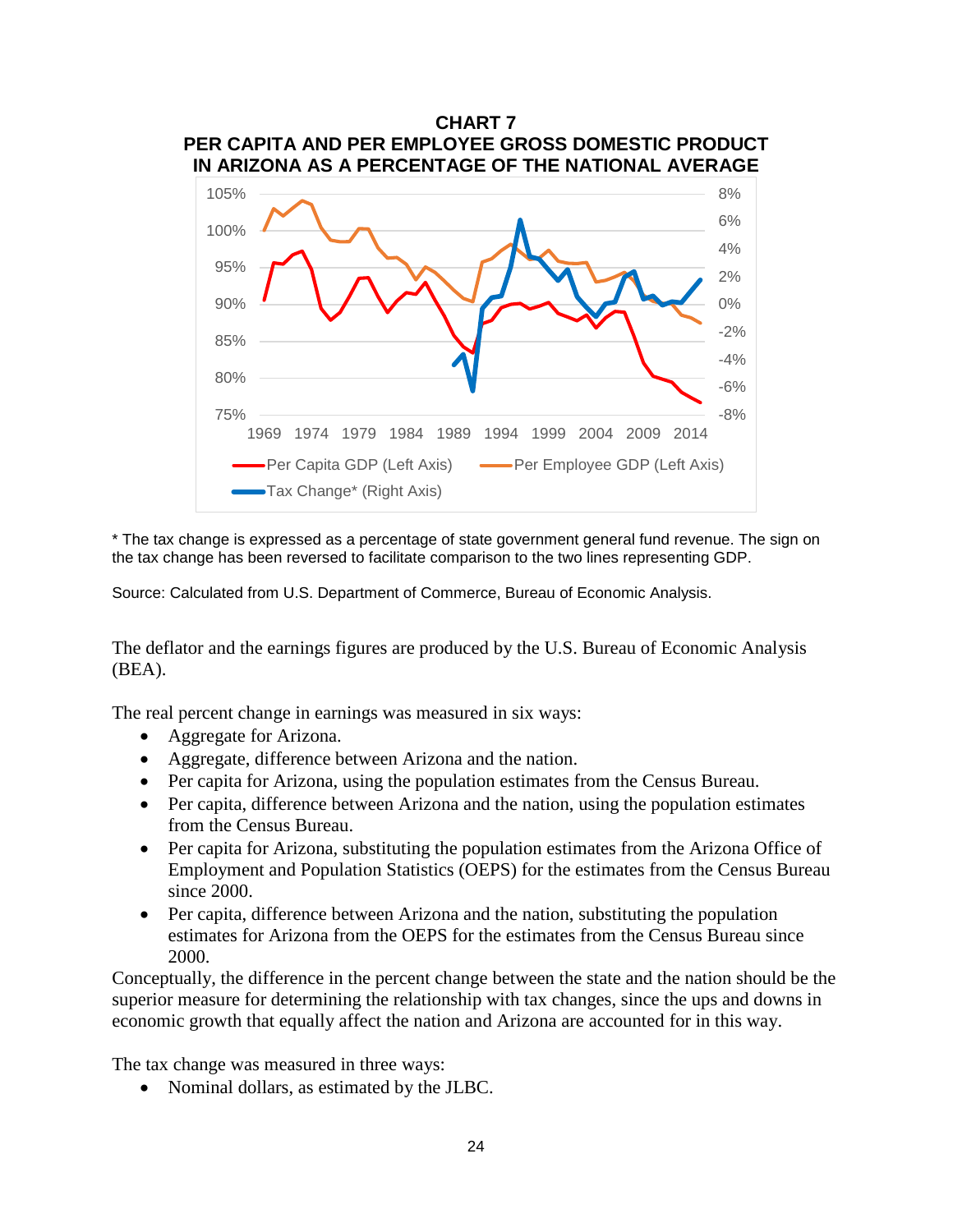- Dollars adjusted by personal income, reflecting inflation and the growth in the state since each tax law change was implemented.
- As a share of actual revenue in the year in which the tax change was implemented.

Timing also is an issue in doing the correlation analysis. Most of the tax changes that took effect during the 1990s and 2000s were passed during the regular legislative session, generally from February through April. Generally, the tax changes did not take effect until the following fiscal year and in some cases were phased in over a longer period. In the correlation analysis, the implementation date of the tax changes is used. Thus, if the tax changes were made in response to economic conditions that caused either a deficit or surplus in the general fund budget, one would expect that economic conditions would lead the tax changes by one or two years. In contrast, if the tax changes caused economic conditions to change, one would expect the change in economic conditions to lag behind the tax changes.

Correlations have been calculated between the annual change in taxes as estimated by the JLBC and the real percent change in annual earnings. Since a tax reduction is recorded as a negative value, a negative correlation is expected between the change in taxes and economic growth rates. In order to provide an indication of possible causal relationship, five sets of correlations have been produced: with the real percent change in earnings leading the change in taxes by two years and by one year, with the changes in taxes and earnings occurring in the same year, and with the change in taxes leading the real percent change in earnings by one year and by two years. The time period of the correlation analysis covers the tax changes implemented from FY 1989 through FY 2014. [12](#page-26-0)

As conceptually expected, correlations between tax changes and economic growth are considerably higher when economic growth is measured as the difference between Arizona and the nation. Not much difference was found between the correlations based on the aggregate measures of earnings and those on a per capita basis; the correlation coefficients using per capita correlations are slightly higher and are cited below.<sup>[13](#page-26-1)</sup> The choice of using the population estimates from the Census Bureau or the OEPS to calculate per capita earnings also had little effect, though the correlations were a little higher with the estimates from the OEPS. The three ways of measuring tax changes had some effect on the correlations; the highest correlations were with the nominal dollar measure.

If tax changes have had an effect on economic performance, one would expect the highest negative correlations to be between tax changes in one year and economic growth in a subsequent year. Instead, the highest negative correlations occur when the real percent change in earnings leads the tax changes by one or two years, with a correlation coefficient based on the nominal measure of the tax change as high as -0.70.

 $\overline{\phantom{a}}$ 

<span id="page-26-0"></span><sup>&</sup>lt;sup>12</sup> The estimates of the tax changes are available from the JLBC for FYs 1989 through 2016, while the latest estimate of earnings is for FY 2016. The analysis leads and lags the earnings data by up to two years. Thus, the consistent period of tax changes available for all correlations is FYs 1989 through 2014 (26 years).

<span id="page-26-1"></span><sup>&</sup>lt;sup>13</sup> The correlation coefficient can range from -1 (perfect negative correlation) to +1 (perfect positive correlation). A value of zero indicates no correlation.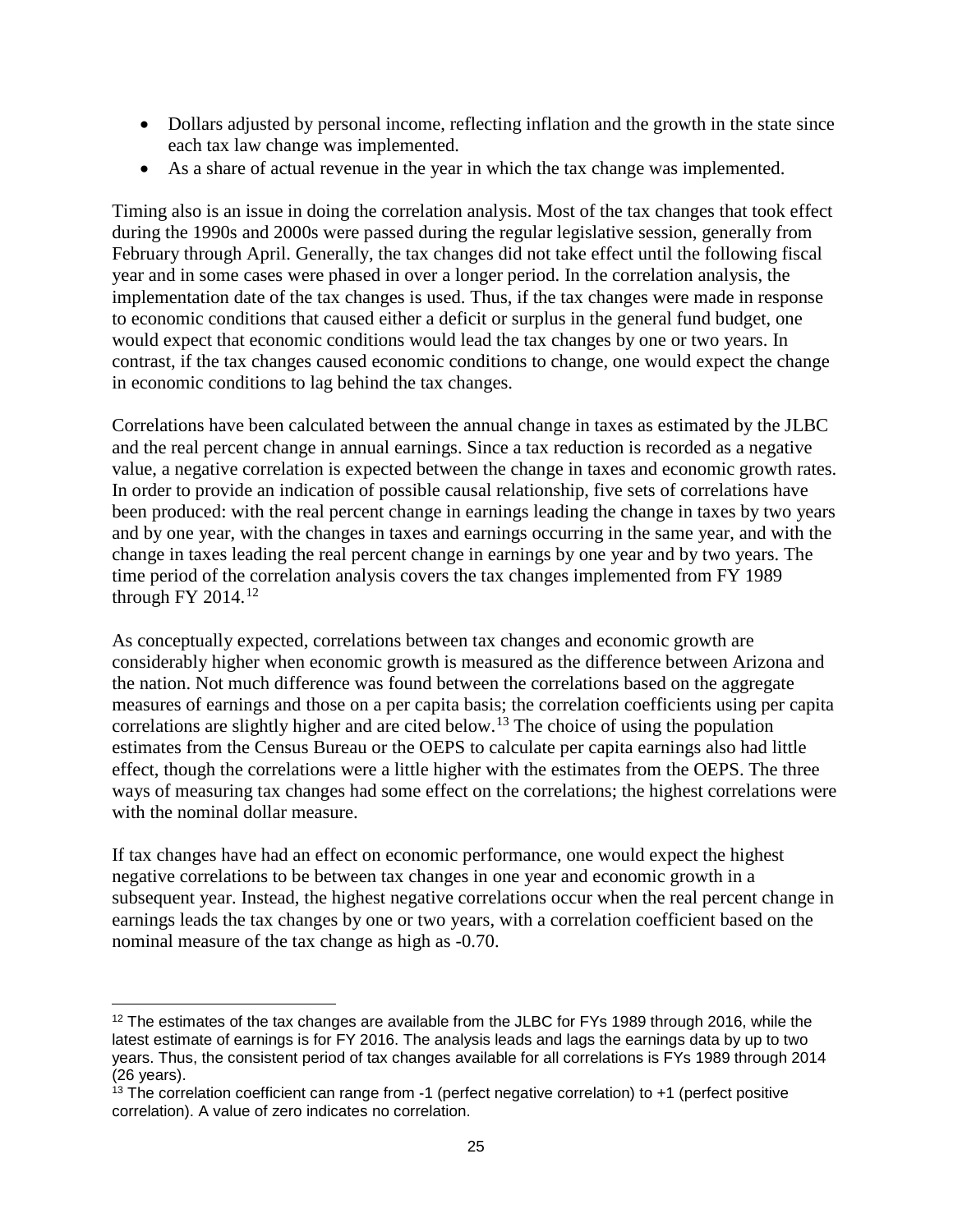The correlations are considerably lower when the real percent change in earnings and the tax change are coincident (occur in the same year), at approximately -0.30. The correlation disappears when the tax change leads the earnings change by one year; a small *positive* correlation exists when the earnings change is two years behind the tax change.

The results of the correlation analysis indicate that the tax changes implemented through FY 2014 were in response to economic growth. When the economy is strong, surpluses in the general fund are realized, allowing taxes to be cut while still balancing the budget as required by the Arizona Constitution. When the economy is weak, budget deficits occur: either tax cuts have been small or tax increases have occurred. Thus, there is no indication that the tax increases from FYs 1989 through 1992 harmed the economy, nor is there any evidence that the tax reductions since FY 1993 have benefited the economy.

## **Average Economic Growth by Economic Cycle**

The Arizona and national economies are cyclical, with periods of strong economic gains interspersed with periods of contractions (economic recessions). The Arizona economy is substantially more cyclical than the national economy. Comparing annual average economic growth over entire economic cycles is one way to adjust for these cyclical variations. In this subsection, economic cycles are dated from peak to peak — that is, as beginning with the recession.

Three types of economic measures are examined: aggregate, per capita (gauges of prosperity), and per employee (proxies for productivity). The annual average percent change by economic cycle has been calculated for each of multiple economic measures within each category. The primary focus is the difference in the growth rates between Arizona and the nation, though the growth rates for Arizona also are considered.

On an aggregate basis, economic growth in Arizona historically was much stronger than the nation during economic expansions, but recessions in Arizona were on average as deep as the national average. For the entire cycle, the average growth rate in the various aggregate measures was considerably higher than the U.S. average. On a per capita basis, gains in Arizona were greater than the U.S. average in some years during expansions, but declines during recessions were deeper than the U.S. average. For the entire cycle, the average per capita gain typically was close to the U.S. average, ranging from higher to lower. After the 1969-to-1973 cycle, Arizona has underperformed the nation on average. Annual changes in the per employee measures have been less closely linked to the economic cycle. Like the per capita measures, the average growth rate by cycle in the per employee measures has ranged from a little above to a little below the U.S. average but Arizona has underperformed the nation on average since the 1970s.

In Table 6, the annual average percent change in the current cycle is compared to the annual average of each of the five prior cycles for the broadest indicators in each of the three categories.<sup>[14](#page-27-0)</sup> The percent changes in the current cycle have been calculated in two ways:

<span id="page-27-0"></span>l <sup>14</sup> For a more extensive discussion of the performance of the Arizona economy during the last six economic cycles, see the Office of the University Economist report "The Performance of the Arizona Economy, Particularly During the Current Cycle," October 2016, available from [https://economist.asu.edu/p3/competitiveness.](https://economist.asu.edu/p3/competitiveness)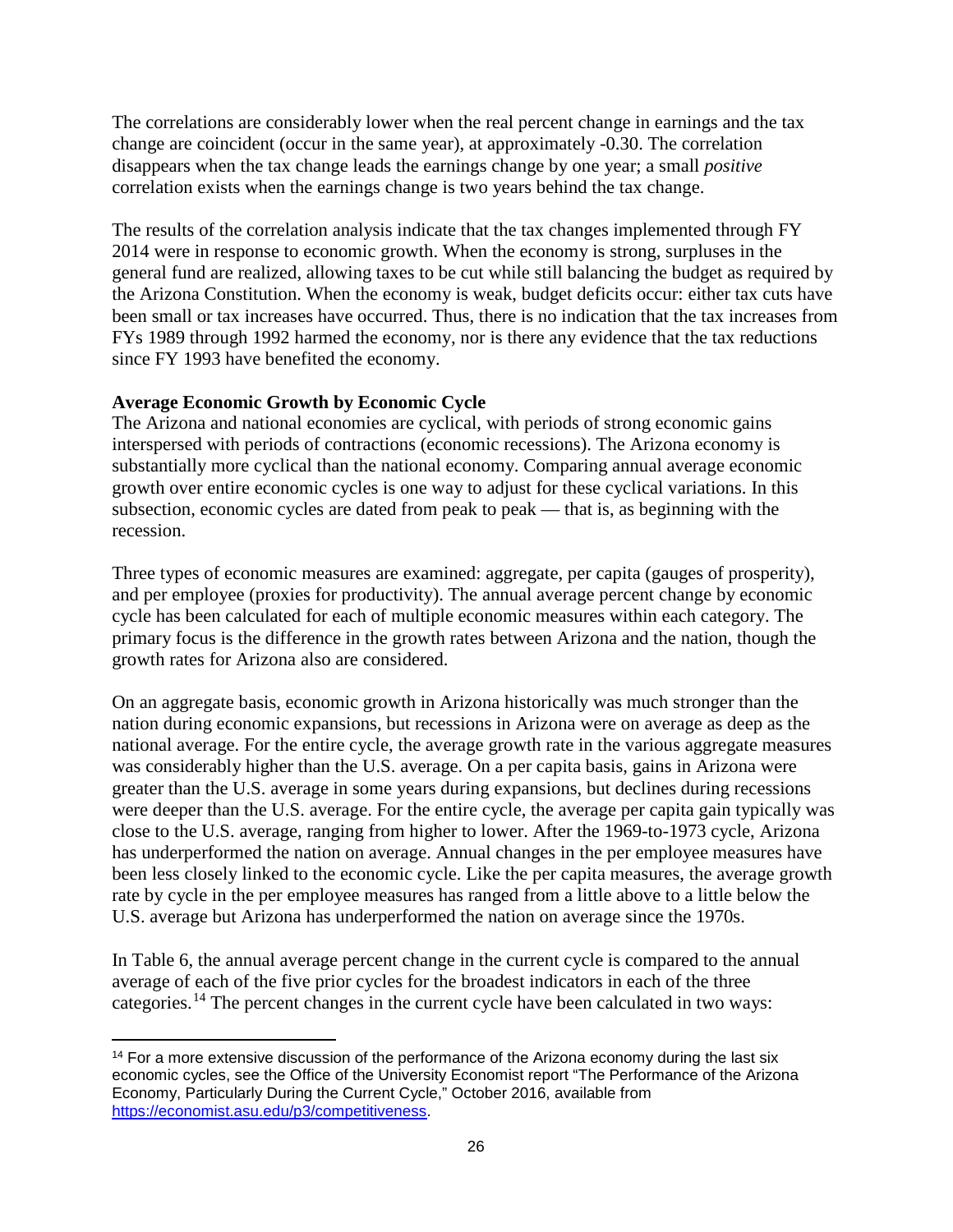## **TABLE 6 ECONOMIC GROWTH RATES BY ECONOMIC CYCLE: INFLATION-ADJUSTED ANNUAL AVERAGE PERCENT CHANGE**

| <b>Aggregate</b>                  |        |                 |                 | <b>Per Employee</b> |        | Per Capita      |        |                 |                 |
|-----------------------------------|--------|-----------------|-----------------|---------------------|--------|-----------------|--------|-----------------|-----------------|
| <b>Economic</b>                   |        | <b>Personal</b> | <b>Earnings</b> | Employ-             |        | <b>Earnings</b> |        | <b>Personal</b> | <b>Earnings</b> |
| Cycle                             | GDP*   | <b>Income</b>   | POW**           | ment                | GDP*   | POW**           | GDP*   | <b>Income</b>   | POR**           |
| <b>ARIZONA</b>                    |        |                 |                 |                     |        |                 |        |                 |                 |
| 1969-73                           |        | 9.1             | 8.9             | 6.8                 |        | 2.0             |        | 3.7             | 3.1             |
| 1974-81                           |        | 5.3             | 4.2             | 4.5                 |        | $-0.3$          |        | 1.6             | 0.4             |
| 1982-90                           |        | 4.8             | 4.5             | 4.2                 |        | 0.3             |        | 1.7             | 1.2             |
| 1991-2000                         | 7.0    | 5.7             | 6.4             | 4.0                 | 2.9    | 2.3             | 3.4    | 2.2             | 3.0             |
| 2001-07                           | 4.3    | 4.6             | 4.0             | 3.1                 | 1.2    | 0.9             | 1.7    | 2.0             | 1.4             |
| 2008-15^                          | $-0.5$ | 0.9             | 0.1             | 0.3                 | $-0.8$ | $-0.1$          | $-1.8$ | $-0.4$          | $-1.2$          |
| 2008-15^^                         | 0.0    | 1.5             | 0.7             |                     | $-0.3$ | 0.4             | $-0.9$ | 0.5             | $-0.3$          |
| <b>ARIZONA LESS UNITED STATES</b> |        |                 |                 |                     |        |                 |        |                 |                 |
| 1969-73                           |        | 4.9             | 5.2             | 4.8                 |        | 0.3             |        | 0.8             | 1.1             |
| 1974-81                           |        | 2.5             | 2.3             | 2.5                 |        | $-0.2$          |        | $-0.0$          | $-0.2$          |
| 1982-90                           |        | 1.2             | 1.0             | 2.1                 |        | $-1.1$          |        | $-0.9$          | $-1.2$          |
| 1991-2000                         | 3.5    | 2.0             | 2.5             | 2.2                 | 1.2    | 0.3             | 1.2    | $-0.3$          | 0.3             |
| 2001-07                           | 2.0    | 2.4             | 2.3             | 1.9                 | 0.1    | 0.3             | 0.4    | 0.7             | 0.7             |
| 2008-15^                          | $-1.5$ | $-0.8$          | $-1.2$          | $-0.5$              | $-1.1$ | $-0.7$          | $-2.0$ | $-1.2$          | $-1.7$          |
| 2008-15^^                         | $-1.0$ | $-0.2$          | $-0.6$          |                     | $-0.6$ | $-0.2$          | $-1.1$ | $-0.4$          | $-0.7$          |

\* Gross domestic product. Inflation-adjusted figures are not available prior to 1987.

\*\* POW: by place of work. POR: by place of residence.

^ Unadjusted; these values are directly comparable to prior cycles.

^^ These values are adjusted for the change in the cost of living in Arizona relative to the national average. In addition, the per capita figures were calculated using the population estimates produced by the Arizona Office of Employment and Population Statistics.

Note: The 2008-15 cycle is incomplete. Annual average growth rates likely will be slightly higher by the time the cycle ends.

Source: U.S. Department of Commerce, Bureau of Economic Analysis, [http://bea.gov/regional/index.htm.](http://bea.gov/regional/index.htm)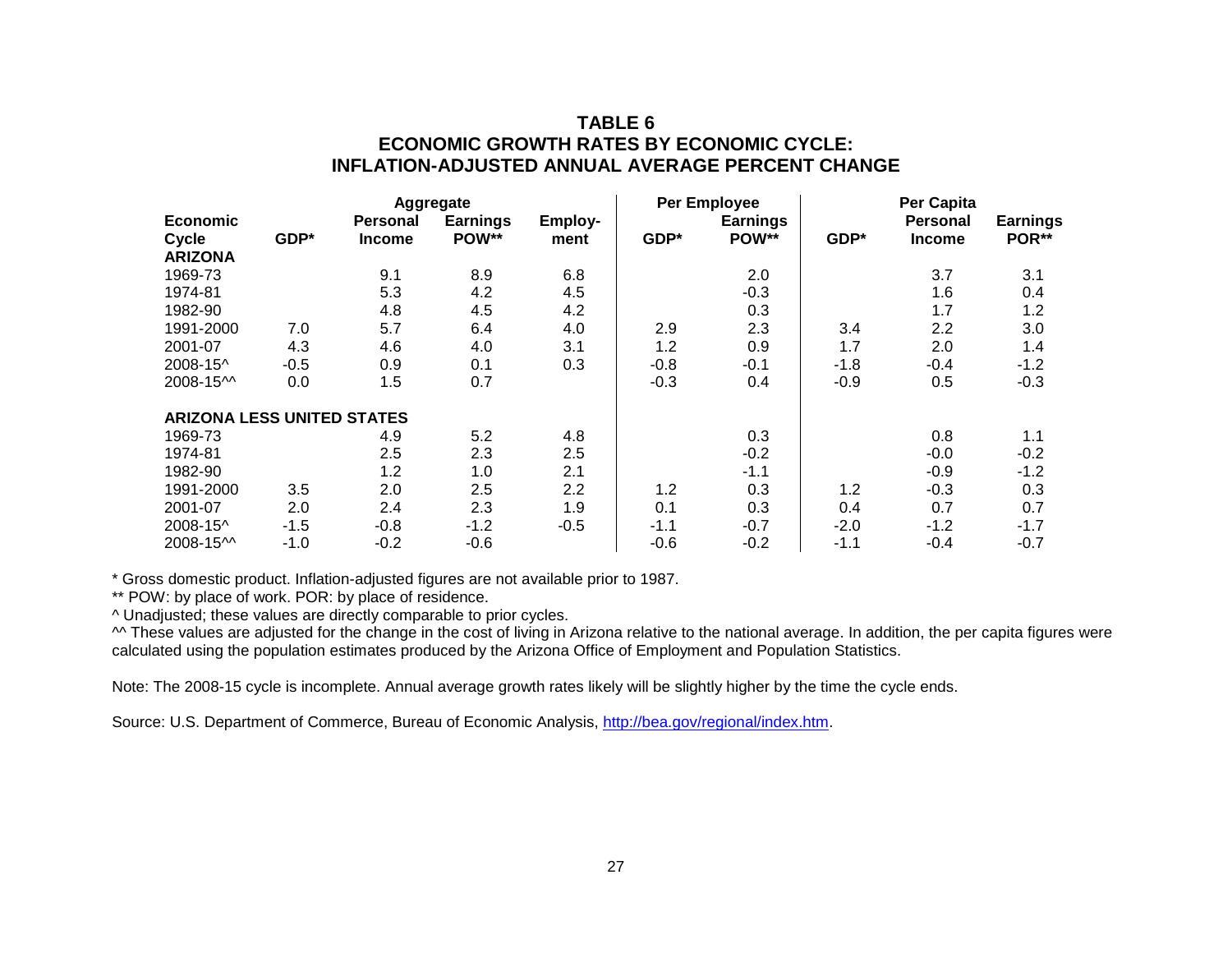(1) consistent with those of the prior cycles, not considering changes in the relative cost of living and using the population estimates produced by the Census Bureau to calculate the per capita figures; and (2) adjusting for the change in the relative cost of living and using the population estimates produced by the Arizona Office of Employment and Population Statistics (OEPS). Each of these adjustments raise the annual average percent changes in Arizona and relative to the nation.[15](#page-29-0)

Any positive economic response to the tax reductions would take time to be realized. If the tax reductions of the 1990s boosted economic performance, the effect might not begin to be seen until the 2001-to-2007 economic cycle. A greater effect would be expected in the current cycle, resulting from the reductions during the 1990s and the additional cuts in the 2000s.

Average aggregate growth in Arizona versus the U.S. average in the 2001-to-2007 cycle was below the average of the four prior economic cycles. The average difference between Arizona and the nation in the current cycle is by far the lowest of the six cycles, even after adjusting for the relative change in the cost of living.

Prosperity and productivity gains in Arizona relative to the national average were typical during the 2001-to-2007 cycle. Based on the unadjusted data, the average differences between Arizona and the nation during the current cycle are the lowest of the six cycles in the prosperity measures and second lowest in the productivity measures. However, after the adjustment, the average difference between Arizona and the nation in the current cycle generally is within the range of the prior cycles on the productivity and prosperity measures.

In summary, despite the significant decline in Arizona's tax burden relative to other states since the early 1990s, economic growth in Arizona relative to the nation since then has not been stronger than the historical relationship. Indeed, during the current cycle, Arizona's performance on aggregate measures is far below its historical norm.

## **Tax Changes and State Government Tax Revenue**

The declines in actual state government general fund revenues since the early 1990s are easily seen in Chart 8, which standardizes revenue over time by dividing it by personal income. The fluctuations in the line in Chart 8 reflect both changes in tax policy and the economic cycle, which has a substantial effect on government revenues, even after adjusting for personal income.

In the late 1970s, state general fund tax revenue exceeded \$50 per \$1,000 of personal income (alternatively, revenue was greater than 5 percent of personal income). The tax reductions of the FY 1979-to-1981 period, combined with an economic recession, lowered the figure to \$44 in FY 1982. The tax increase of FY 1984 and an improving economy pushed the figure back up to above the long-term average of \$48.64 from FYs 1984 through 1986, but the weakening economy caused the figure to drop in FYs 1987 and 1988. Despite further weakening of the economy, the tax increases from FYs 1989 through 1992 pushed revenues up to about \$51 in FY 1991. The figure remained near \$51 through FY 1994, but then fell as the substantial tax reductions were implemented. In FY 2001, still a year of strong economic growth, revenue per

l

<span id="page-29-0"></span><sup>&</sup>lt;sup>15</sup> Neither the cost-of-living data nor the OEPS population estimates are available for the entire time period back to 1969.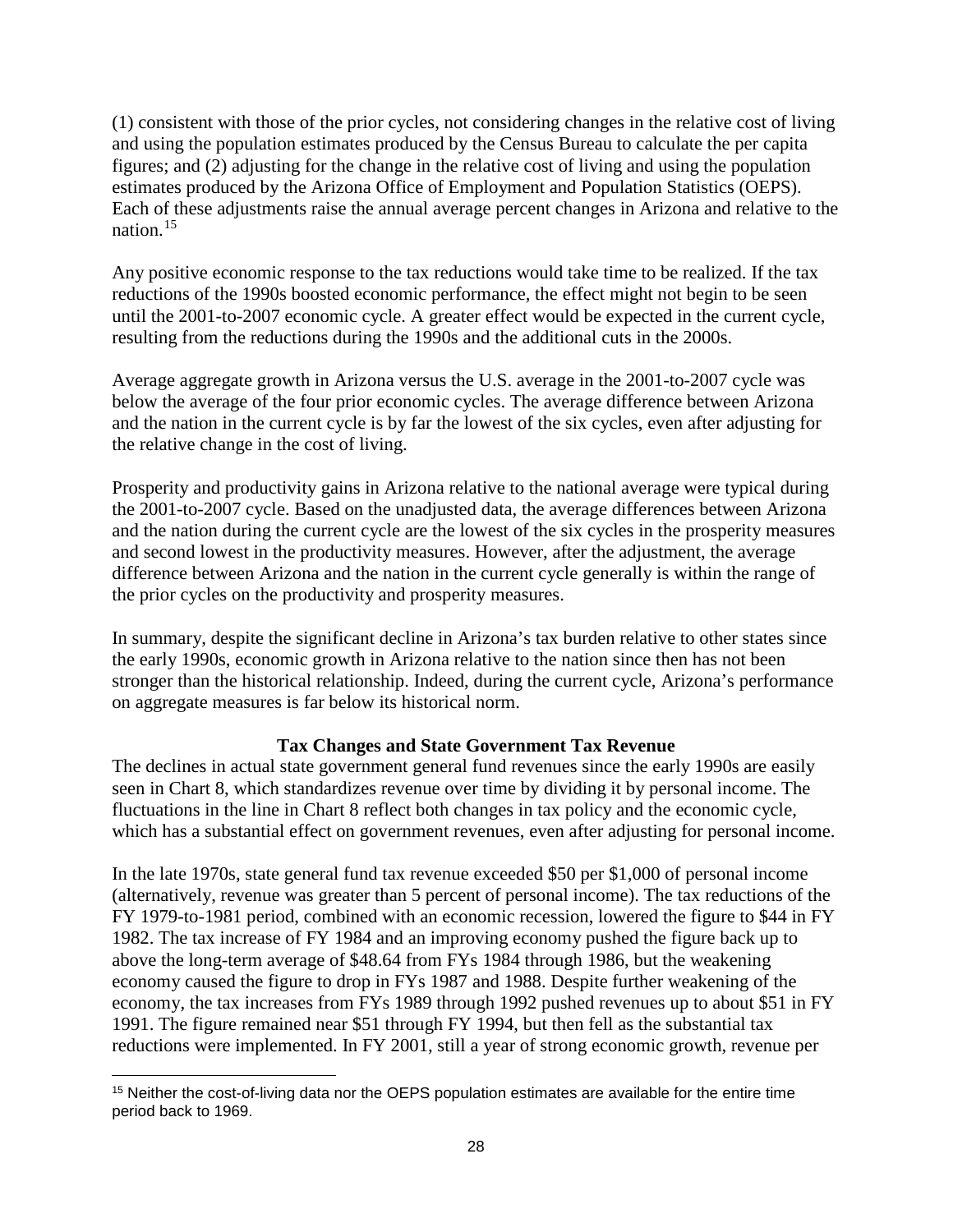\$1,000 of personal income had declined to \$44. It fell further in FYs 2002 and 2003 due to the economic recession, bottoming at \$39.

Tax revenue per \$1,000 of personal income increased from FYs 2004 through 2006 as the economy improved and capital gains soared due to the real estate boom. The peak, however, was less than \$47 — less than the \$50+ peaks of the 1970s and 1980s and less than the historical average.

Between FYs 2006 and 2010, tax revenue per \$1,000 of personal income dropped substantially to the lowest level on record (\$31). The big decline largely resulted from the recession, though the tax cuts implemented from FYs 2007 through 2010 contributed.

Despite an improving economy, tax revenue per \$1,000 of personal income rose only to \$35 in FY 2015. The preliminary figure for FY 2016 is slightly lower. This is far below the historical average, despite being in the midst of an economic expansion. It is lower than every value recorded prior to FY 2009.

Using the JLBC's estimates of the effect on general fund revenue of the various tax increases and reductions implemented since FY 1989 (adjusted for inflation, population growth, and real per capita economic growth), general fund revenues that would have occurred had no tax law changes been made also are plotted in Chart 8.

Had no tax changes affected the general fund since the early 1990s, tax revenue per \$1,000 of personal income in FY 2016 would have been slightly higher than the historical norm. The below-average revenue figures after adjusting for tax reductions from FYs 2009 through 2014 were due to the severity of the last recession and the slow economic recovery that followed.

Each of the lines demonstrate the severe cyclicality of general fund revenue that has occurred since the late 1990s. The difference between the actual line and the other line represents the cumulative effect of the tax law changes. The cumulative effect continues to grow. In FY 2016, actual general fund revenue per \$1,000 of personal income was nearly \$15 lower than it would have been had no tax changes occurred since FY 1992. General fund revenue relative to personal income was 29 percent lower than the historical average. Had no tax code changes been made since 1992, total revenue would have been \$4 billion higher.

The empirical evidence is that the effect on government revenue from tax increases and tax decreases in Arizona has been as estimated by the JLBC without considering possible supplyside effects. Tax increases have raised revenue and tax cuts have reduced revenue. No evidence exists of a supply-side boost in revenue resulting from the tax cuts.

#### **Why the Tax Reductions in Arizona Have Not Boosted Economic Growth or Government Revenue**

The empirical evidence of no apparent supply-side effect is consistent with the conceptual analysis presented earlier in this paper.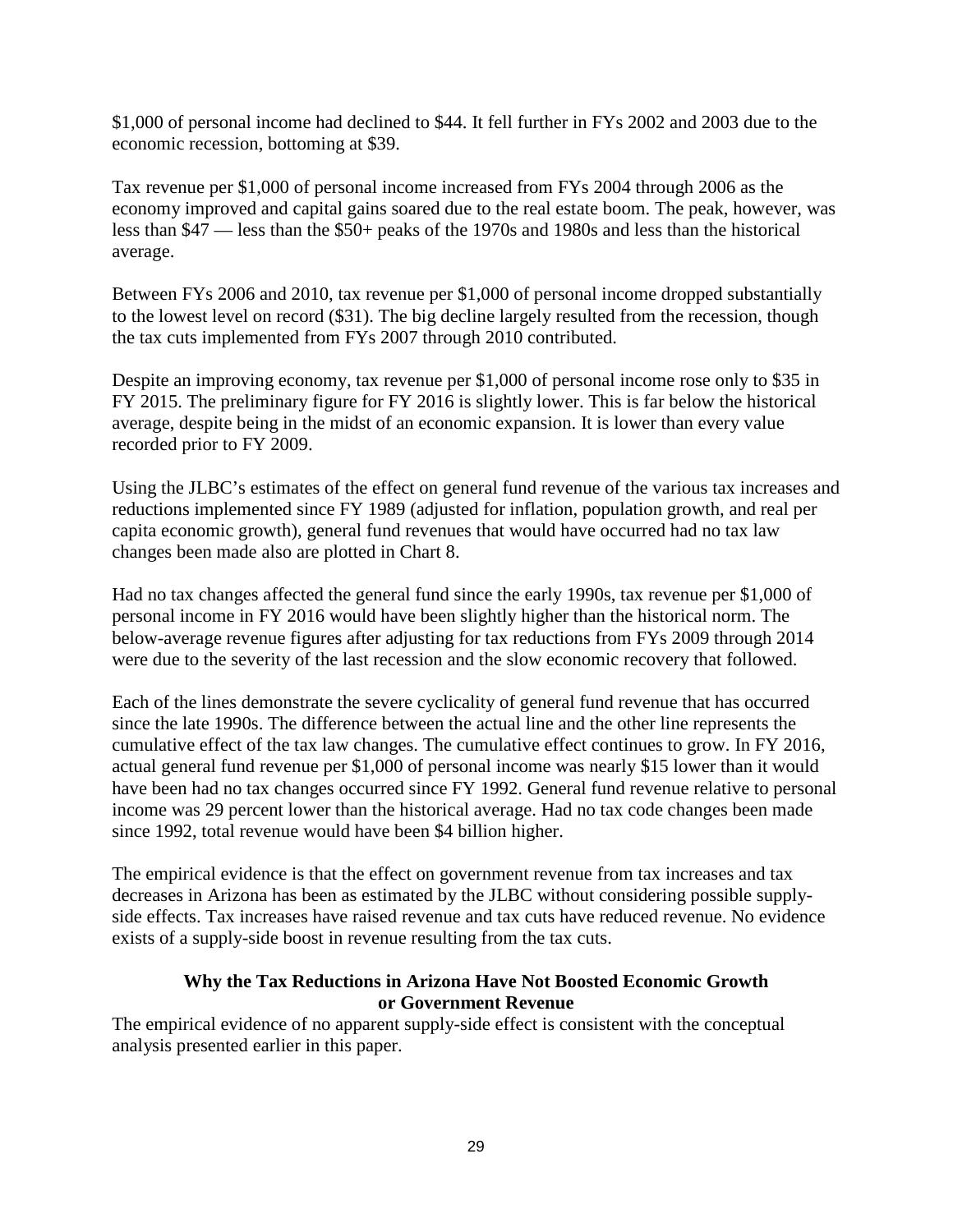

Notes:

- Ongoing tax revenue is expressed prior to the subtraction for urban revenue sharing.
- The general fund tax revenue without tax changes is based on estimates of what general fund tax revenue would have been had no changes to tax laws been made since FY 1992.
- The historical average is based on fiscal years 1971 through 1992.

Sources: Arizona Joint Legislative Budget Committee,<http://www.azleg.gov/jlbc.htm> (actual general fund revenue and estimated impact of tax changes), and U.S. Department of Commerce, Bureau of Economic Analysis,<http://bea.gov/regional/index.htm> (personal income).

First, looking at the overall state and local government tax burden using the Tax Foundation's data series (the middle line in Chart 2), Arizona's tax burden in 1990 and 1991 was equal to the national average and in 1992 and subsequent years was below average. Assuming the revenuemaximizing tax rate on the Laffer Curve is equal to the national average, this suggests that the tax reductions in Arizona should have had little effect on economic growth and should have reduced government revenues by about the amount of the tax reductions estimated by the JLBC.

Second, it also is useful to examine the specific tax reductions and whether the specific tax burdens were higher than the revenue-maximizing rate before the tax reductions began. In particular, relatively few of the tax reductions implemented through FY 2011 were targeted to businesses, though some of the reductions applied to businesses as well as to individuals. The disproportionate emphasis on individual taxes caused the individual tax burden to fall far below average while the business tax burden remains near the national average. Conceptually, this mix of tax cuts minimizes any possible supply-side effects. Moreover, the reductions in income taxes did not result in a boost in productivity by raising the workforce participation rate. The employment-to-population ratio in 2015 in Arizona relative to the national average was the lowest on record.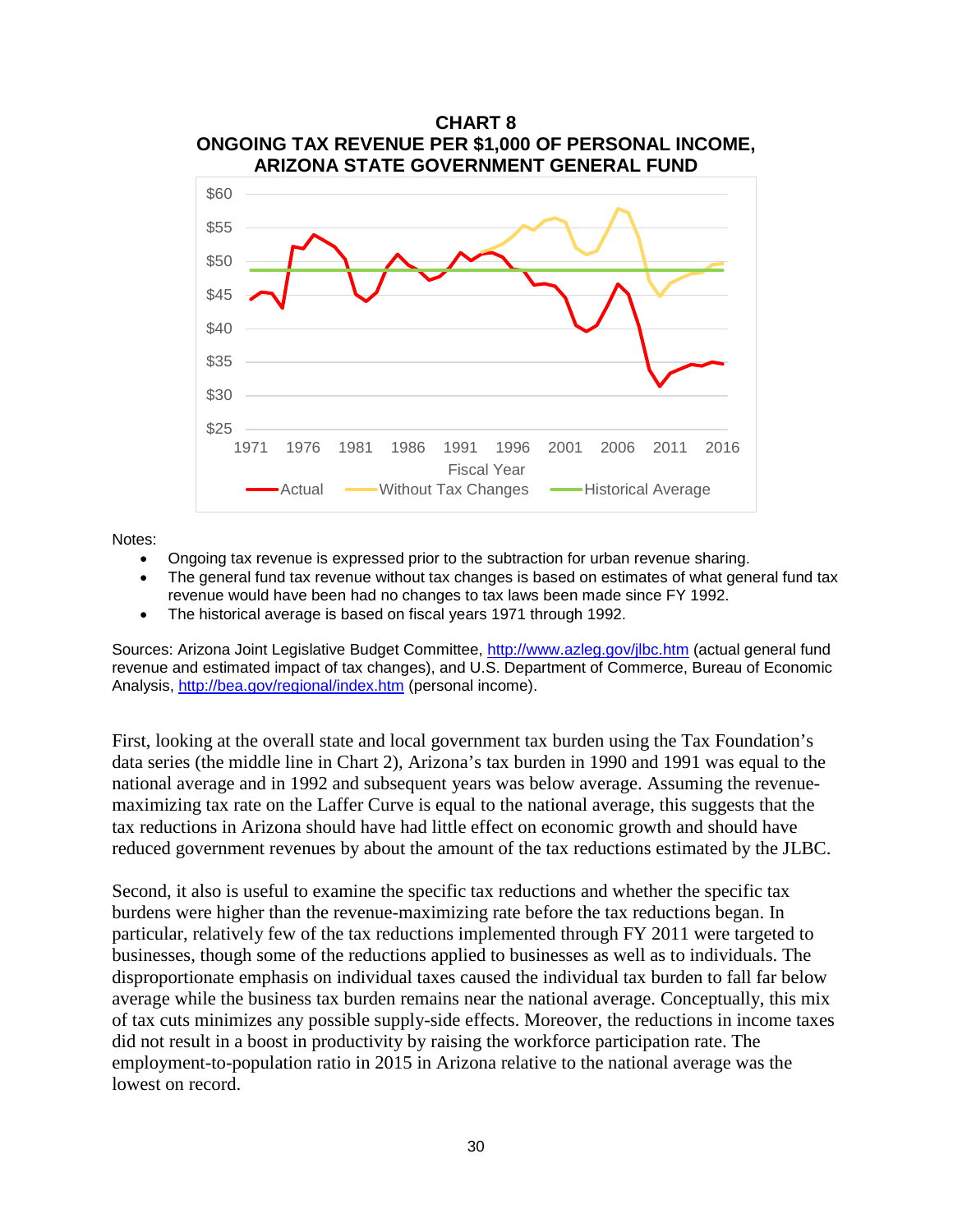Specific taxes can be examined using both of the tax measures produced by the JLBC as well as the Census Bureau dataset. In addition, the individual income tax can be examined using a dataset produced by the National Bureau of Economic Analysis that extends from the late 1970s through 2014. The NBER has estimated the average marginal state income tax rates for various types of income. Focusing on the tax rate applicable to wages, Arizona's marginal rate annually was above the national average in the 1980s, with Arizona ranking in the teens among the states (with a rank of 1 indicating the highest taxes). The marginal rate peaked in 1989. Since other states increased income taxes in the 1990-to-1992 period, Arizona's marginal rate fell below the national average and ranked in the 30s even before the first individual income tax reduction of the 1990s was passed. In 2014, the marginal rate in Arizona was 44 percent lower than the 1989 peak. It was 26 percent below the national average, compared to more than 20 percent above average during the 1980s.

The other datasets verify that Arizona's individual income tax burden in the early 1990s was less than the average of the states. Using the Laffer Curve, this suggests that the individual income tax cuts in Arizona since that time should have decreased, not increased, government revenue. Conceptually, it is unlikely that these tax cuts had much of an effect on the state's economic performance.

Like the individual income tax, the property tax rate in Arizona already was relatively low in the early 1990s, so reductions in the property tax were unlikely to have had any positive effect on government revenue or economic performance. The vehicle license tax rate was near the middle of the states, so this tax cut also is unlikely to have had much of any positive effect.

In contrast, the general sales tax rate in Arizona was considerably above average, so the reductions in the sales tax potentially had a positive effect. Most of the reductions occurred between FYs 1995 and 1998, resulting from a decrease in the commercial lease rate and the passage of numerous sales tax exemptions. Similarly, the corporate income tax rate was relatively high before tax cuts were implemented in the early 2000s and late 2000s.

While the reductions in the sales tax and corporate income tax might have generated a Laffer Curve effect, the magnitude of any benefit conceptually should have been small based on various considerations: though these specific taxes were high, the overall tax burden was not high; less than one-fourth of the total tax reductions were to these taxes; the sales tax burden remains very high; the corporate tax reductions in the early 2000s were small in magnitude; and the very small scale of the tax cuts from the perspective of the size of all business expenses. Further, with most of these cuts being implemented when Arizona's economy was booming, any economic stimulus created by the cuts would have resulted in an increase in the importation of labor to the state and therefore a rise in government expenditures offsetting any gains in public revenues.

One additional conceptual reason for not expecting the tax reductions to have had an effect on the economy or on government revenue is that as a result of the tax reductions, significant decreases in public spending have been implemented by the Arizona Legislature. Reductions have been made to programs valued by businesses, including K-12 education, higher education, and the Arizona Department of Transportation. The labor force and physical infrastructure rank at the top of the business location factors, while the tax burden ranks lower. In particular,